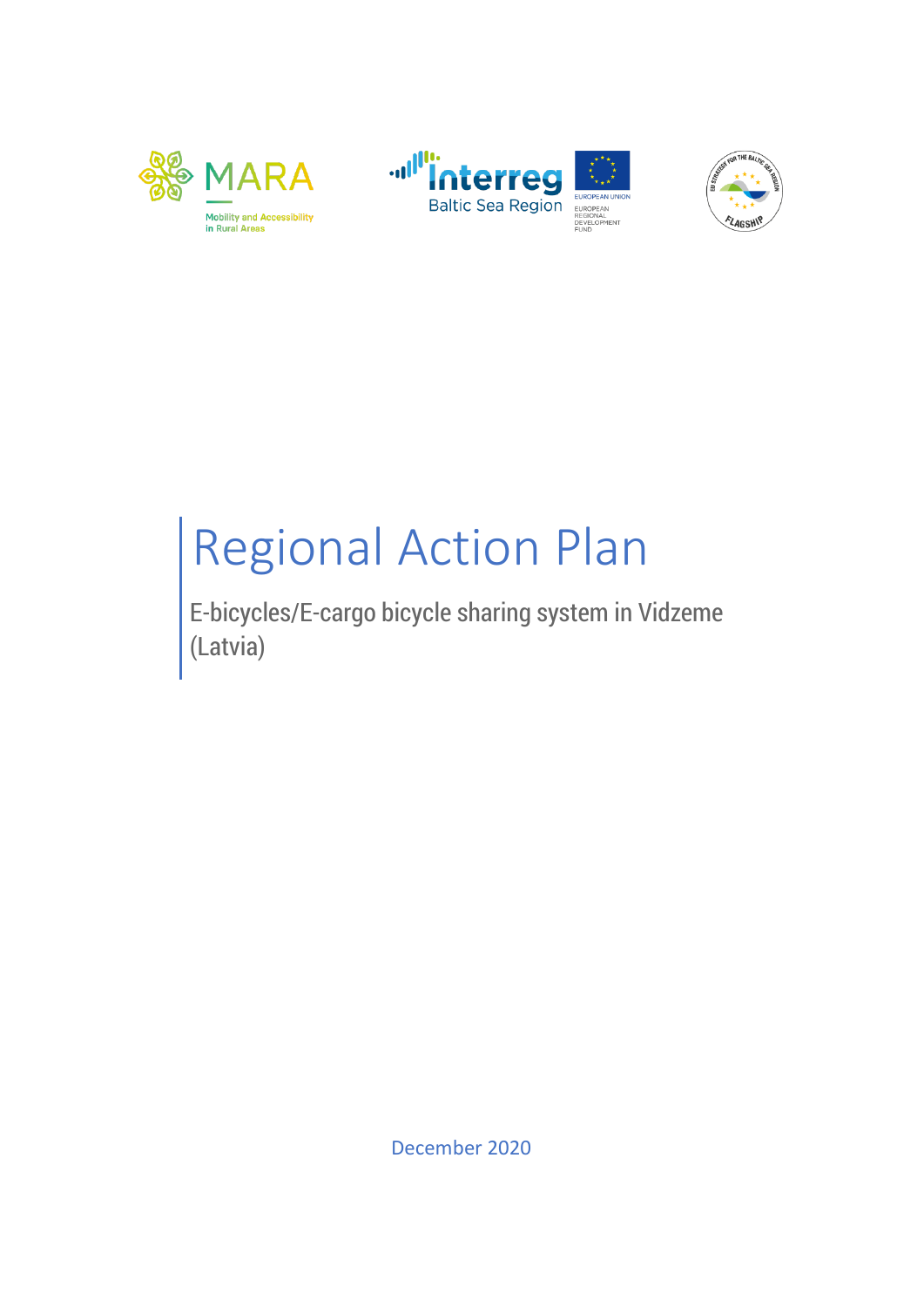

### Content

| Description of the region and existing mobility models/offers  8         |  |
|--------------------------------------------------------------------------|--|
| Challenges of transportation models and recommendations for              |  |
| improving mobility offers in policy and planning documents  13           |  |
|                                                                          |  |
| Disparities between the current mobility needs and the existing mobility |  |
|                                                                          |  |
|                                                                          |  |
| Recommendations and operation plan for improved mobility offers25        |  |
|                                                                          |  |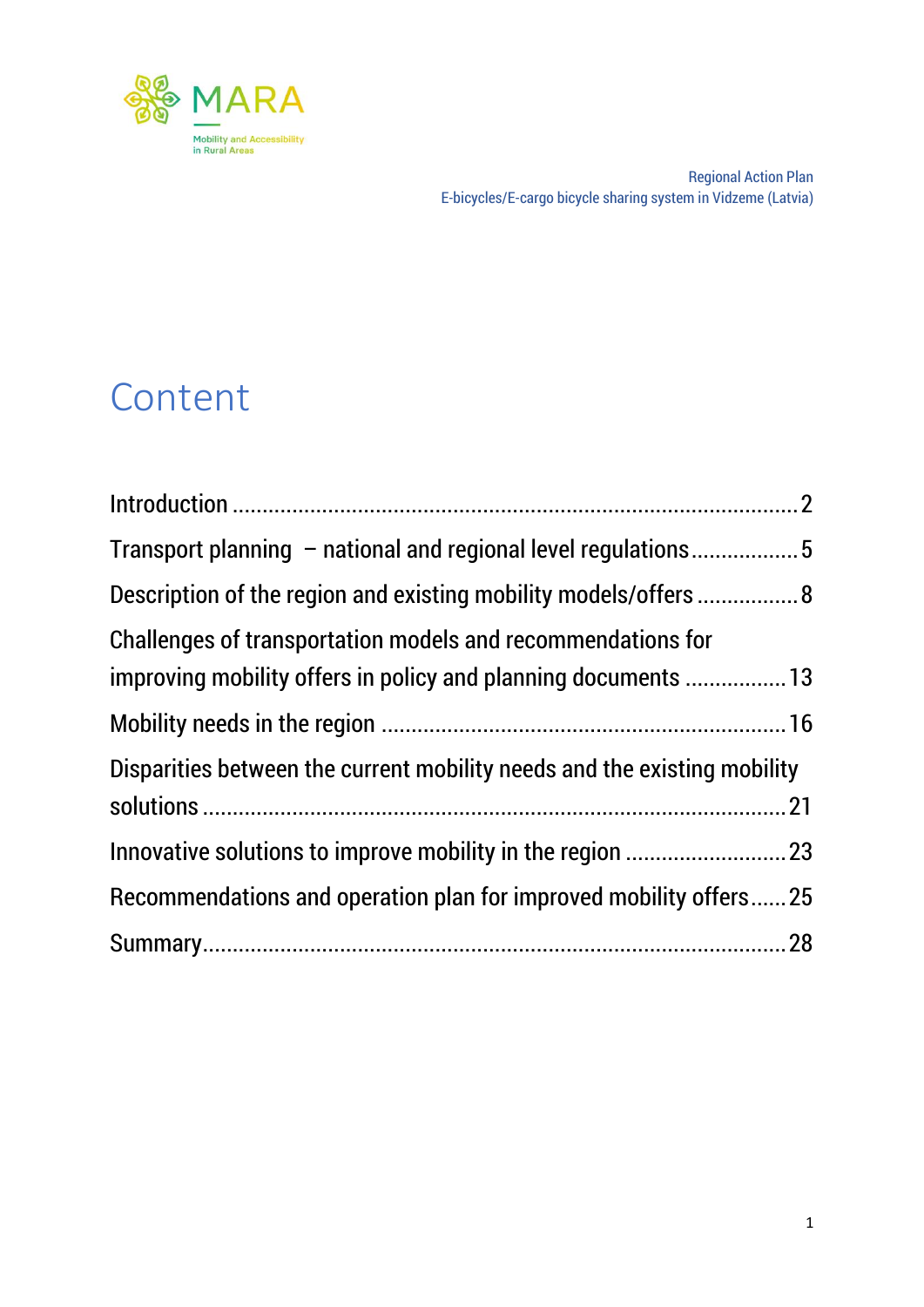

### <span id="page-2-0"></span>Introduction

#### **Description of MARA**

MARA – Mobility and Accessibility in Rural Areas – aims to improve the accessibility and mobility in touristic remote areas of the BSR by increasing the capacity of transport actors. The project is funded by the Interreg Baltic Sea Region Programme 2014–2020. The project is gathering 12 full partners and 13 associated partners from nine countries surrounding the Baltic Sea. The partnership is made up of regional and national public administrations as well as universities.

Several common challenges are faced by rural areas of the Baltic Sea Region:

- Population decline/demographic change
- Seasonal fluctuation of population/tourists
- Expensive public transport
- Car dependent lifestyle
- Many stakeholders involved
- Lack of using digital solution

MARA aims to crosscheck the actual mobility demand of residents and tourists with current mobility offers. The project aims to increase the capacity of regional and local transport actors to address multifaceted mobility needs by:

- improving existing services
- developing and testing innovative sustainable mobility solutions for remote areas.

Finally, the project will integrate its improved or new mobility approaches in remote areas into regional spatial and mobility development plans. This will increase the long-term impact of the main outputs and help to share the project results with other BSR regions.

#### **Introduction to Case study Region of Partner**

Vidzeme Planning Region (VPR) lies in the North East of Latvia and borders with Latgale planning region in the South East, Zemgale Planning Region in the South and Riga Planning Region in the West. Vidzeme Planning Region is the biggest of the planning regions according to its territory. It covers 15 257 km2 or 24% of the territory of Latvia.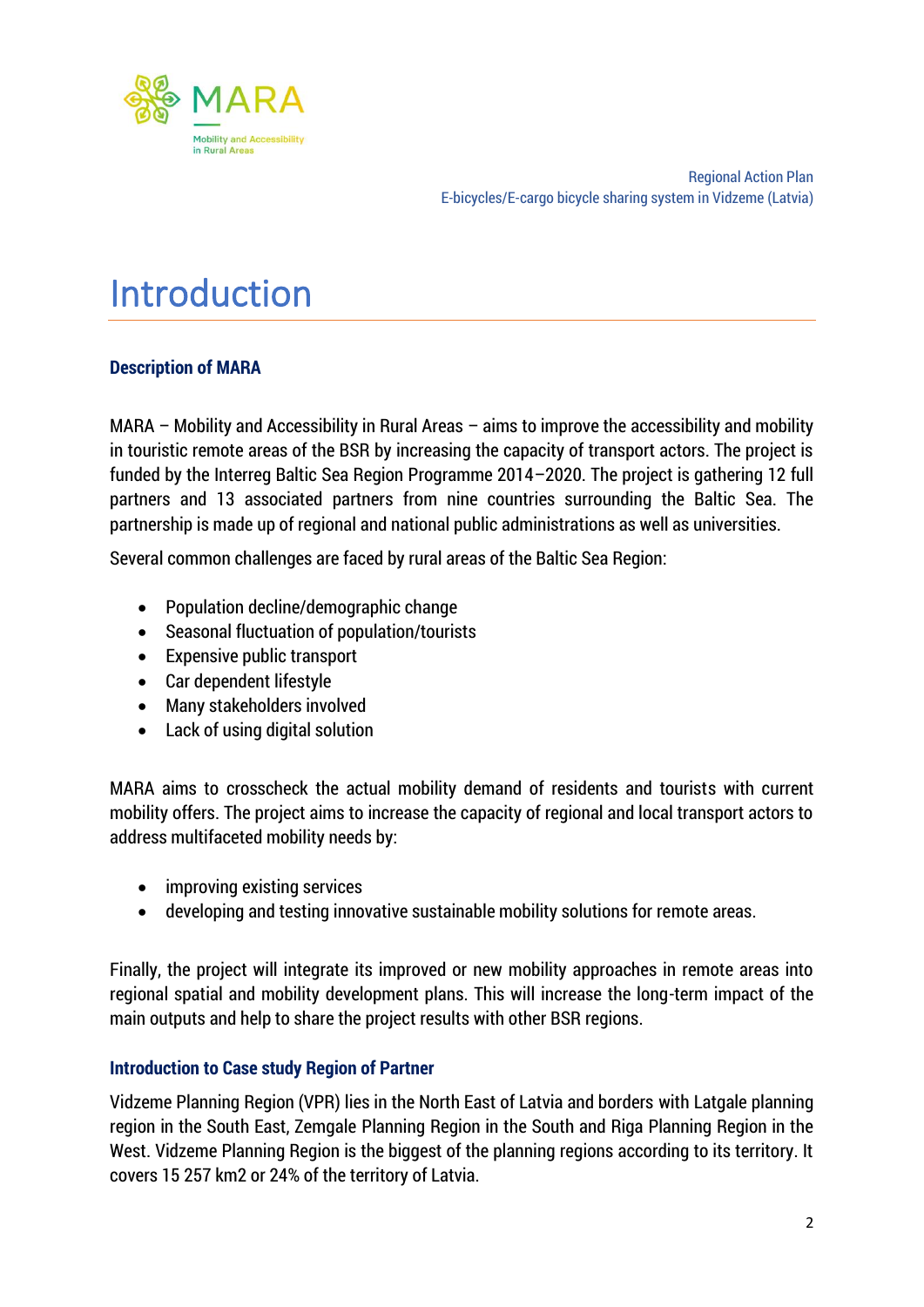

VPR comprises the former district municipalities of Aluksne, Cesis, Gulbene, Madona, Valka and Valmiera. There are 25 local municipalities (novads) and one city - Valmiera. The region's population is around 184 thousand (January 2020).

VPR as organisation was established in 2006. The main goal of VPR is to ensure regional planning and coordination, as well as cooperation between municipalities and different governmental institutions. VPR provides planning services on national, regional, and local level; it ensures regional and local level representation in elaboration of entrepreneurship, employment, and social policies. VPR mission is to coordinate and promote long-term and well-balanced development of the Vidzeme region by providing effective services to local inhabitants, NGOs, entrepreneurs, and municipalities.

VPR services at regional level:

- 1. Ensuring the planning organization and implementation of territorial development planning at the regional level, involving all stakeholders; issuing adjustments on local planning documents;
- 2. Representation of interests representation of the regional development interests on the national and international levels;
- 3. Support to development and partnership organizing cooperation events, providing consultations, organizing project competitions, involvement of other regions and foreign partners, implementation of projects for local governments, NGOs, entrepreneurs and other groups;
- 4. Provision of information compiling statistical information, management of different kinds of research, compiling and publishing information on various current issues;
- 5. Coordinating the work of local governments promoting cooperation of local authorities by organizing events and ensuring successful work of the Development Council;
- 6. Implementation of specific functions strategy for the period public transport planning in the region.

Vidzeme area is a predominantly rural and remote region with distinct signs of economic and demographic depletion. VPR has the lowest density of population in Latvia – 12 people/ km2 (on average 34 people/ km2 in Latvia), and the biggest share of the rural population - 56% (the national average 36%). Around 22 % of inhabitants are older than 65.

Main development challenges are:

- Population decline due to low birth rates and out-migration (from remote rural areas to Riga and other urbanised areas),
- Growing social, economic, and regional disparities,
- Shrinking local market.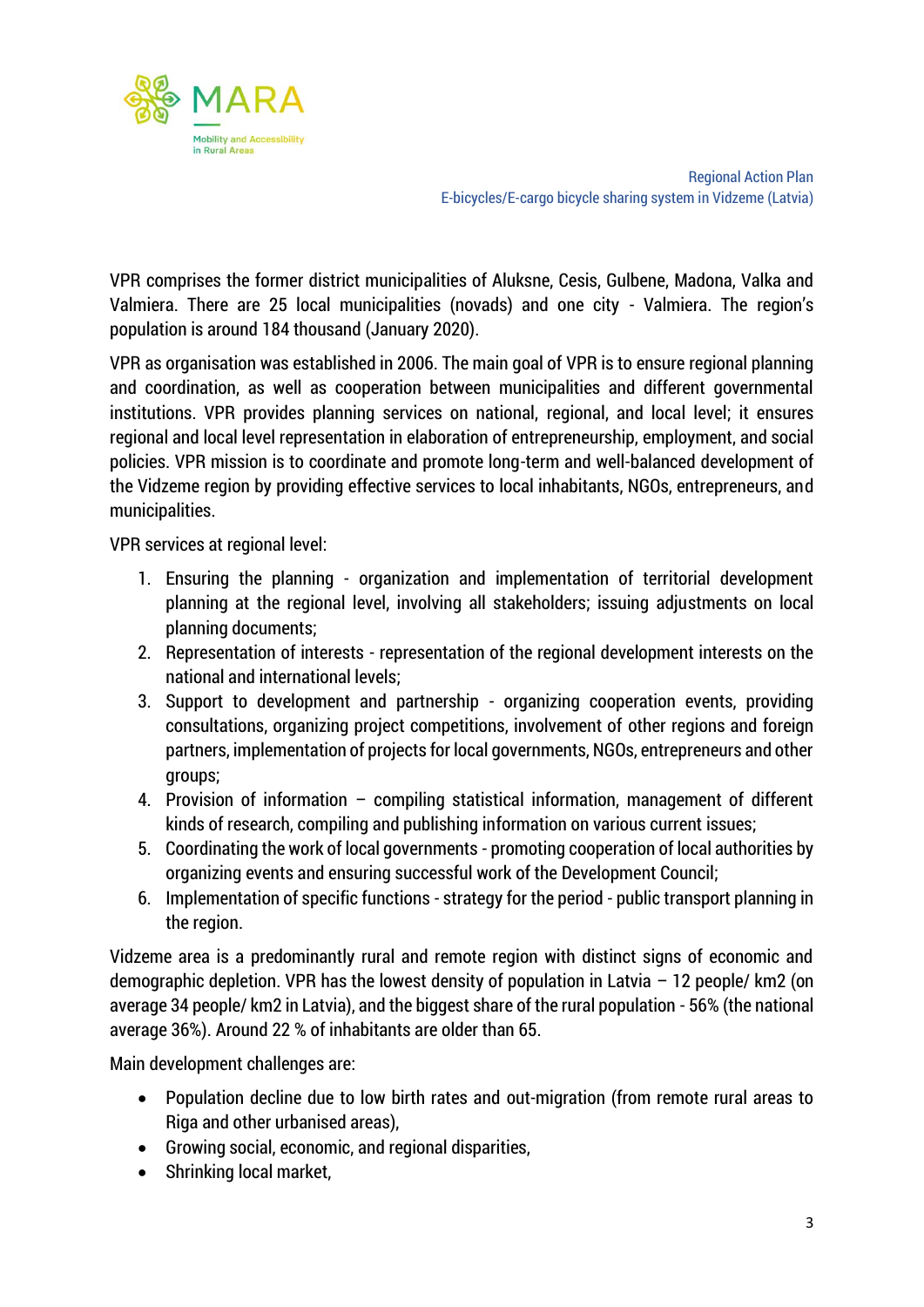

• Increasing costs of maintaining and delivering of services while public funding for infrastructure improvements is being reduced.

There are also specific challenges faced by the private investors and/or companies in the Vidzeme area:

- Low accessibility while the economic sectors in the region are highly dependent on ground transportation,
- Ineffective supply-delivery chains make the region an unfavourable location for business development and leads to missed opportunities to integrate in wider international business networks in the BSR,
- High costs of logistics.

These challenges require a coordinated public and private response. This, however, is hindered by several organisational capacity challenges:

- Insufficient competence of the stakeholders, especially at local level (architects, planners, engineers, decision-makers) - lack of in-house expertise in transport planning approaches that would take into account mobility needs of residents and businesses + lack of working models how to combine multimodal transport solutions with land-use planning + weak awareness of supply chain management and logistics,
- Inefficient inter-municipal cooperation and integration between different administrative levels (regional and local) in transport planning,
- Weak coordination and exchange of information among ministries, planning regions and other relevant institutions.

#### **Aim of the Regional Action Plan**

This Action Plan for improved e-bike mobility opportunities in Vidzeme is a detailed plan with specified actions that are needed to achieve a goal – modal shift from private car use in favour of bikes and e-bikes for short distance trips. This document includes current situation analysis, mobility needs gap analysis, recommendations and operation plan for improved mobility offer in Vidzeme.

Research and data gathering and analysis for this Action Plan was done mostly during MARA project implementation, additional data was gathered form national policy documents and previous VPR cross-border projects.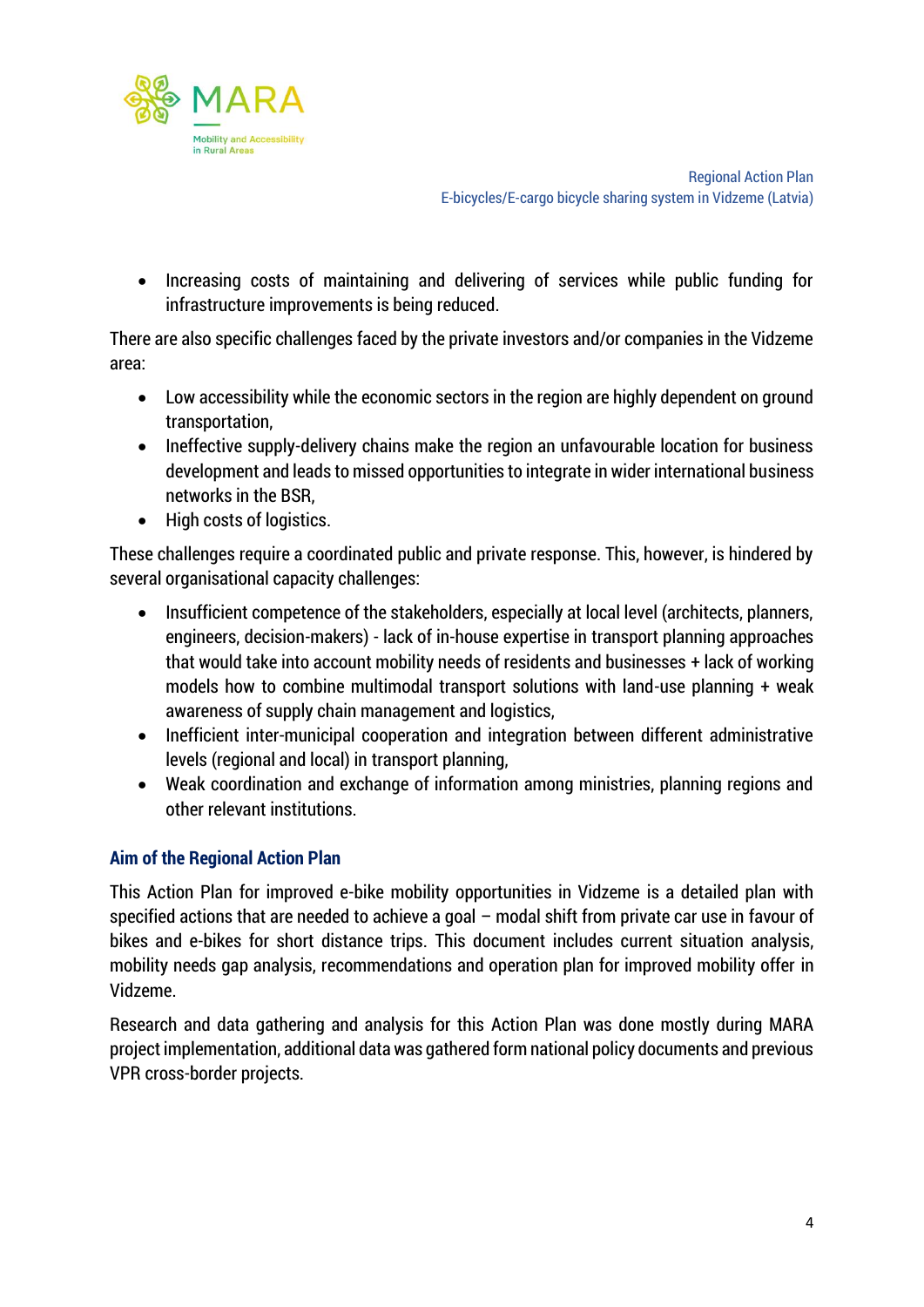

### <span id="page-5-0"></span>Transport planning – national and regional level regulations

#### **Main information about transport policy in the country**

In Latvia, the Ministry of Transport is a leading institution of state administration of transport and communication sectors which elaborates legal acts and policy planning documents regulating all related industries. It provides the implementation of the transport policy.

Main midterm development policy document in Latvia is the National Development plan 2027 and it covers development in all sectors. More specifically for transport sector, there are Transport Development Guidelines for 7-year period. Most recent Guidelines for year 2020 – 2027 are in the final stage of approval.

The Transport Development Guidelines is a policy planning document, in which the basic principles, development objectives and priorities of the policy in the transport sector have been specified for the time period from 2020 to 2027.

Following defined midterm goals in both above mentioned policy documents, Ministry of Transport can develop and implement specific plans related to more specific field or type of transportation. For example, there is now a Micro-mobility development plan being drafted. This plan will focus on actions that should be taken to make micro-mobility more popular option. Micromobility refers to a range of small, lightweight vehicles operating at speeds typically below 25 km/h (including bicycles, e-bikes, electric scooters, electric skateboards, shared bicycles, electric pedal assisted (pedelec) bicycles).

As for usual citizens and organisations, both governmental and non-governmental can participate in drafting process of such documents. Vidzeme Planning Region often participates in public consultation process to make sure regional and local needs are represented and taken into account and documents do not become to city oriented.

#### **Decision making levels**

#### National level:

Ministry of Transport - leading institution of state administration of transport and communication sectors which elaborates legal acts and policy planning documents regulating the related industries. It provides the implementation of the transport policy.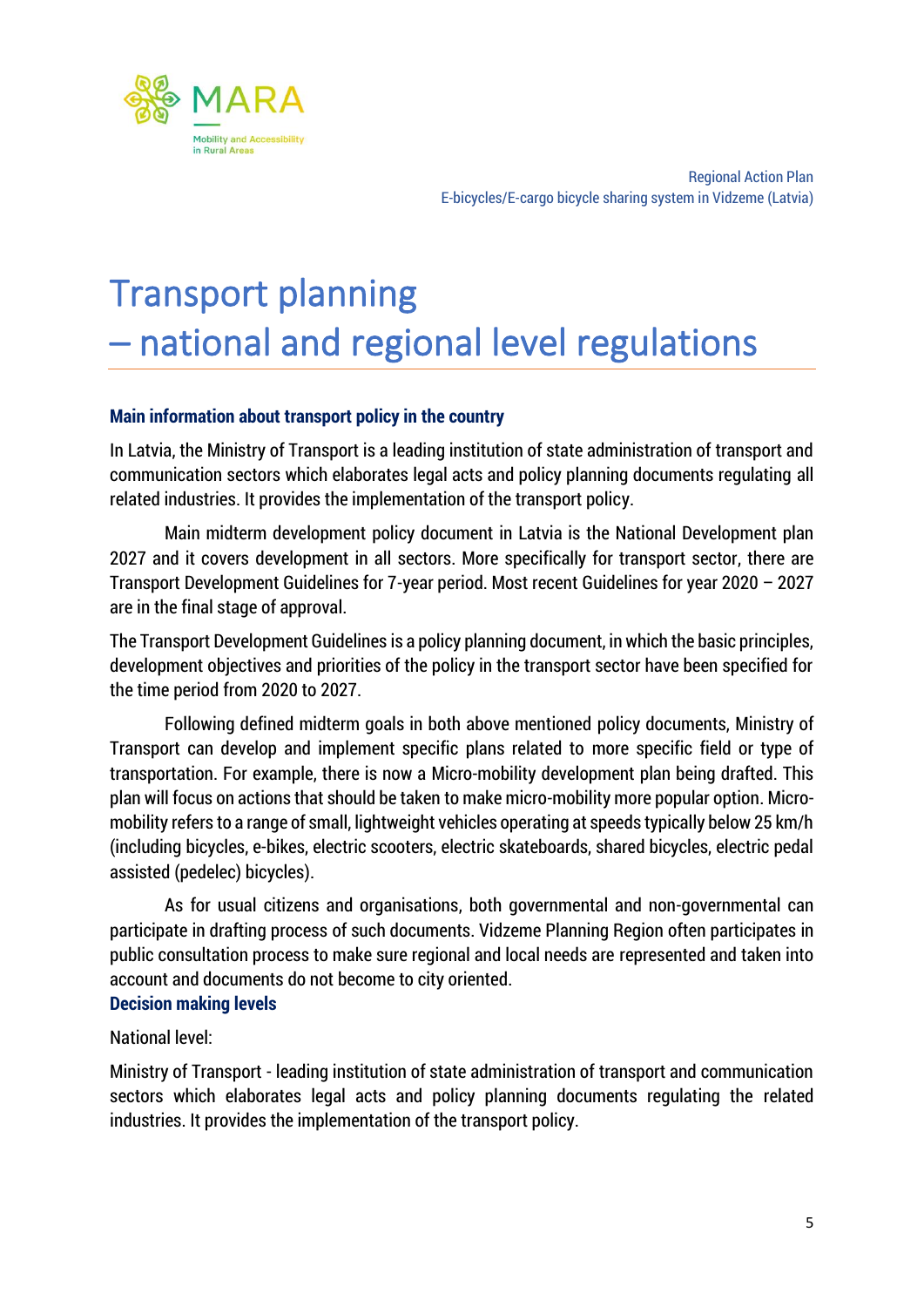

Public Transport Board - confirms regional public transport route network and its amendments, decides on the opening of experimental routes and after the end of experiment decides on closure or incorporation of regional route in regional route network etc.

Road Transport Administration - acts on behalf of the state in organizing public transport on routes of regional inter-city importance and regionally local importance.

Municipalities of 9 republic cities - organize public transportat services along routes of urban importance.

Planning Regions – participate in Public Transport Board, develop regional mobility plans (recently – Vidzeme Regional mobility investment plan 2030), a mediator between local municipalities, citizens, and national institutions.

Local Municipalities – organise mobility on local level (mostly through construction and maintenance of infrastructure) using their own budget, develop local policy documents. In Latvia, cities and municipalities are not required by law to develop mobility plans. In occasions when mobility and transport planning related documents are developed it is done because of local interest. These documents do not follow strict guidelines (for example SUMP) but aim to solve local issues. In cities the issues can be related to public transport, parking, walkability, micro mobility or a combination of issues. Sometimes these documents are a foundation for future investments, in other cases they are structured more like thematic analysis of some mobility related issues. Up to now only a small share of municipalities and cities have such planning documents.

#### **Existing national legislation**

Three main laws that regulate transport in Latvia are the Law on Public Transport Services, Railway Law and Road Traffic Law. In the context of this Action Plan only Road Traffic Law is relevant. It provides a definition of a bicycle and explains the distinction between the vehicle types (including e-bike and moped). The law defines a bicycle as a vehicle intended for riding using the muscular force of a person on it (except for wheelchairs). The bicycle may be equipped with an electric motor with a power not exceeding 0.25 kW. Two-wheel vehicles faster than that are defined as mopeds and motorcycles.

#### **Financing of transport development**

Transport development is financed by national government (investments in road, rail and port infrastructure, aviation, and public transport subsidies), small share of financing comes from local municipalities (for local roads, local public transport subsidies, local mobility initiatives).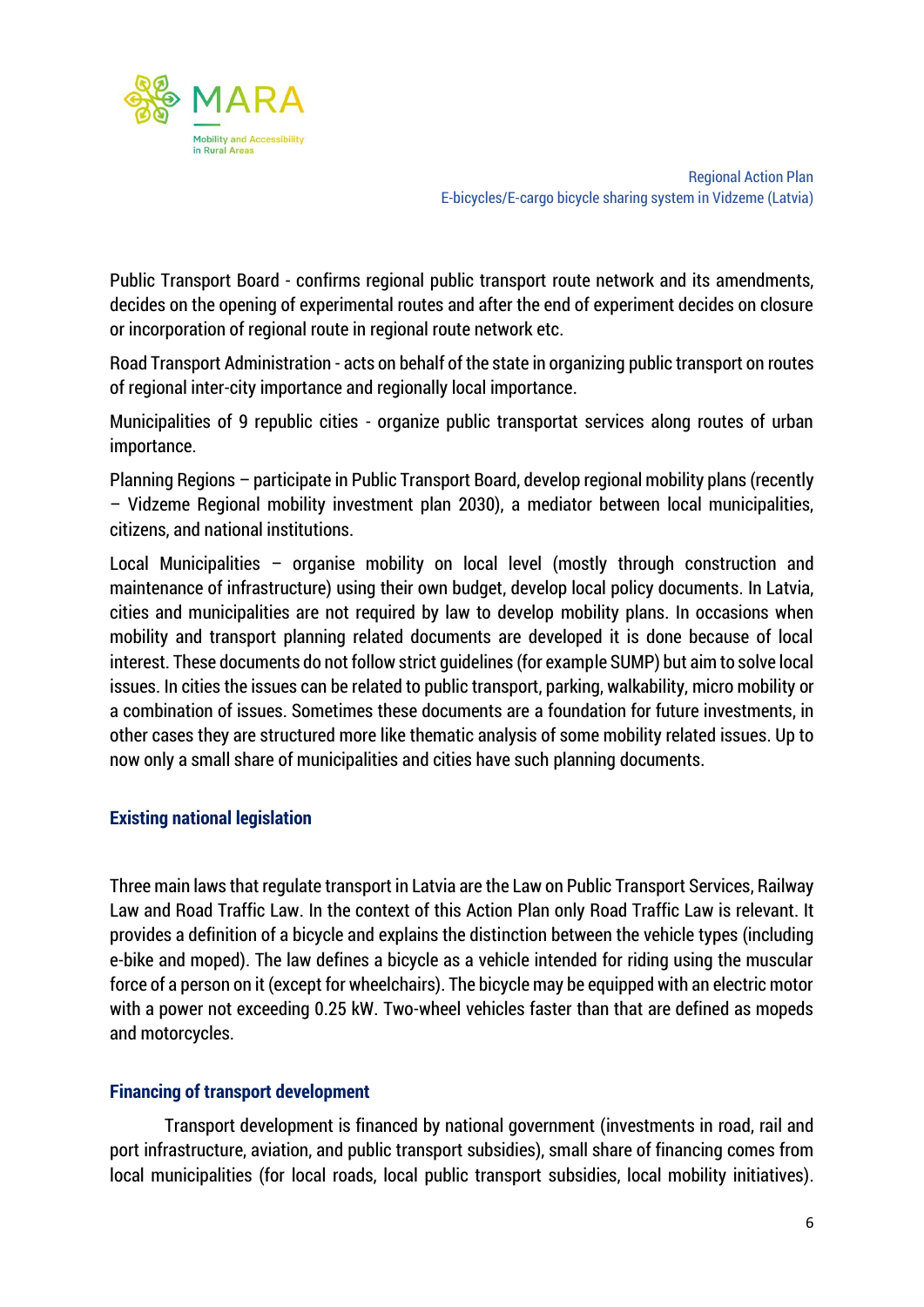

European Cohesion fund and European Regional Development fund play significant role in financing transport development in Latvia (through cross-border projects and large-scale investments in infrastructure).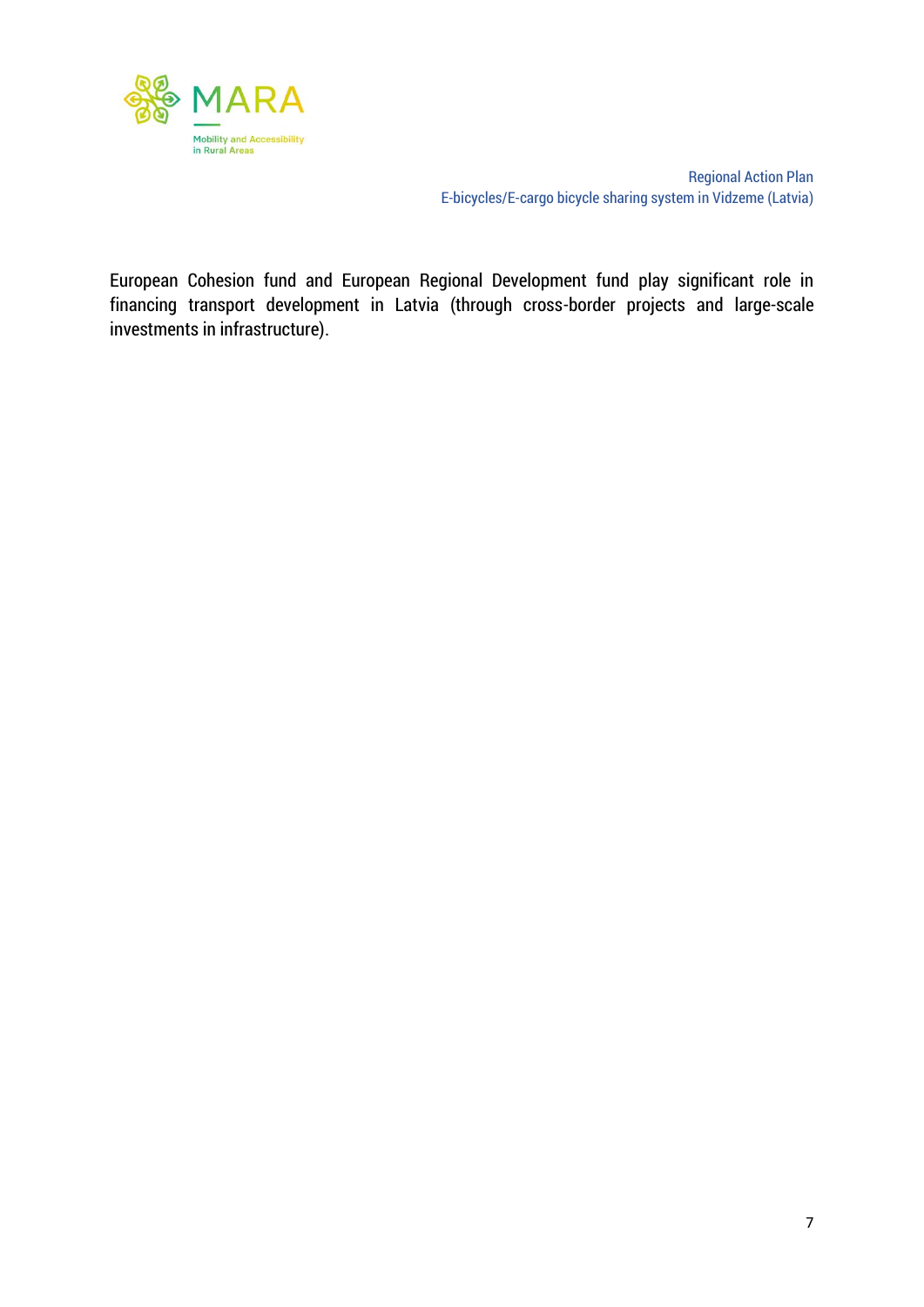

### <span id="page-8-0"></span>Description of the region and existing mobility models/offers

#### **Demographic description**

The transport system is significantly affected by the population density of the region, the location of socio-economic activities, as well as economic growth. The population in Vidzeme region is decreasing annually over the past six years, and researchers from Domnica CERTUS predict that such a trend could continue until 2030. Assuming GDP growth scenarion of 5% per year and the decrease in wage differences betwen the region and the capital of Latvia, population migration could be slower and the number of inhabitants could decrease by 8% by 2030 in Vidzeme. If economic growth is slower, the population could decrease by even 15% by 2030.

#### Table 1. Basic information about population (January 2020)

|                               | <b>Total</b> |                | Population          | Population change per                   | Population        |                    |                |  |  |
|-------------------------------|--------------|----------------|---------------------|-----------------------------------------|-------------------|--------------------|----------------|--|--|
| Region                        | population   | city           | village             | 1,000 inhabitants<br>$(2014 - 2020)$    | $0 - 14$<br>years | $15 - 64$<br>vears | $>65$<br>years |  |  |
| Vidzeme<br>Planning<br>region | 183938       | 80643<br>(44%) | 10329<br>5<br>(56%) | -89<br>[201915(2014);<br>183938 (2020)] | 28255             | 116155             | 39528          |  |  |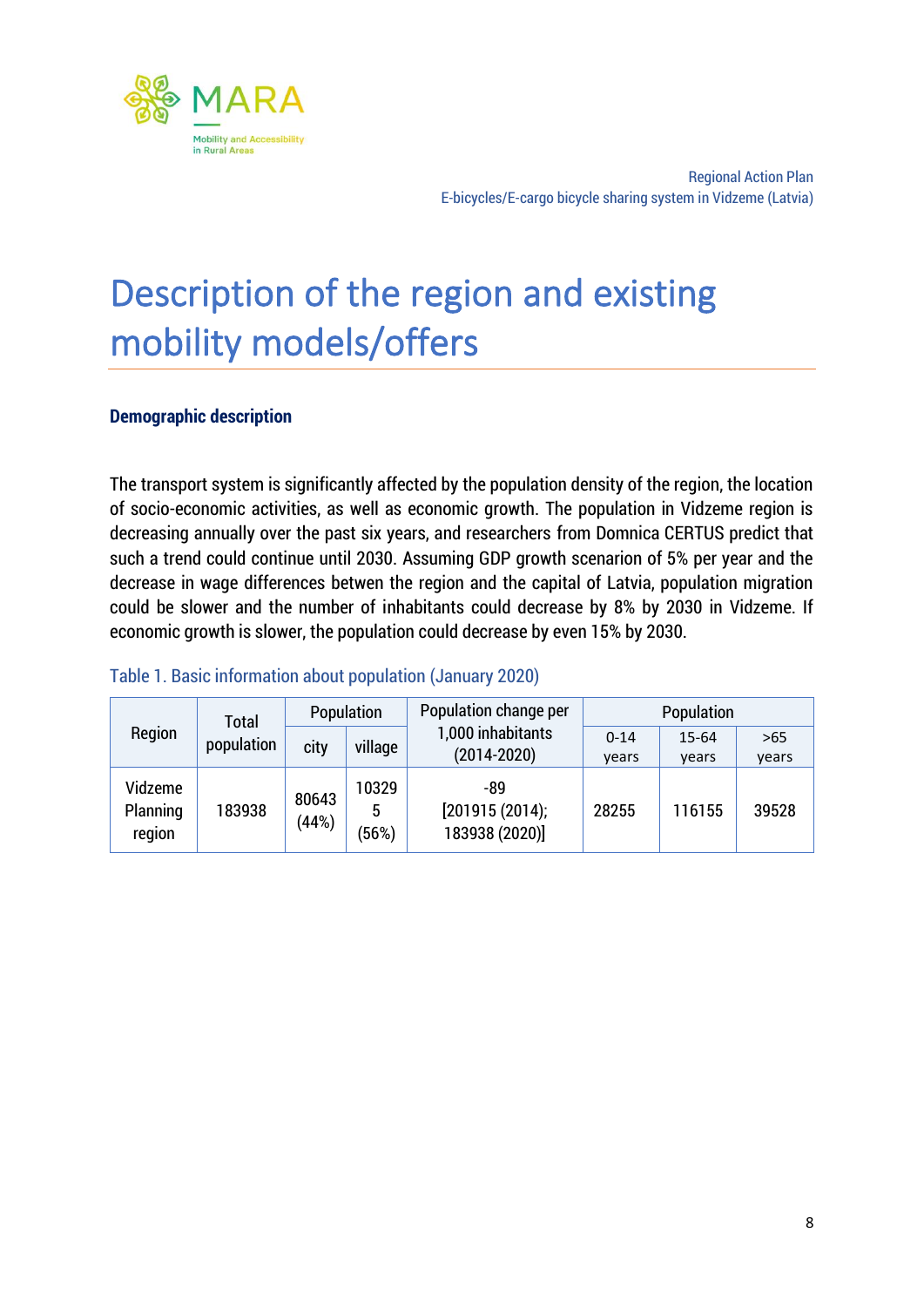

Table 2. Basic information about region

| Region                        | Area<br>of the<br>region<br>(km2) | Number of<br>inhabitants | Density of<br>population<br>(number of<br>inhabitants<br>per km2) | Hard paved<br>public<br>roads per<br>$100 \mathrm{km}^2$ in<br>km | Cars<br>registered<br>per 1000<br>inhabitants       | <b>Bicycle</b><br>paths (km)                   | Geographical<br>location/local border<br>traffic/<br>connectivity to<br>transport hubs<br>(airports, ports) | Access to<br>railway/buses/waterways                                                                                                                                                                                                            | Number of holiday<br>and other short-<br>stay<br>accommodation<br>(with more than 10<br>beds)                                                                                                |
|-------------------------------|-----------------------------------|--------------------------|-------------------------------------------------------------------|-------------------------------------------------------------------|-----------------------------------------------------|------------------------------------------------|-------------------------------------------------------------------------------------------------------------|-------------------------------------------------------------------------------------------------------------------------------------------------------------------------------------------------------------------------------------------------|----------------------------------------------------------------------------------------------------------------------------------------------------------------------------------------------|
| Vidzeme<br>Planning<br>Region | 15<br>257                         | 183938                   | 12                                                                | 18,7 km<br>[2849 km /<br>15 257 km2                               | 423,8<br>[77958]<br>private<br>vehicles /<br>183938 | Less than<br>0,5 km per<br>1000<br>inhabitants | No airports (only<br>private ones) and<br>ports                                                             | Two railway lines with<br>multiple regional stops<br>(connection between<br>Riga and Valka, Riga<br>and Gulbene), multiple<br>regional bus lines. No<br>waterways for public<br>transportation, only for<br>tourism and recreation<br>purposes. | 163<br>accommodations<br>with total 4 352<br>beds (more<br>detailed<br>information not<br>available) + places<br>oriented for Airbnb<br>platform don't<br>show up in official<br>statistics. |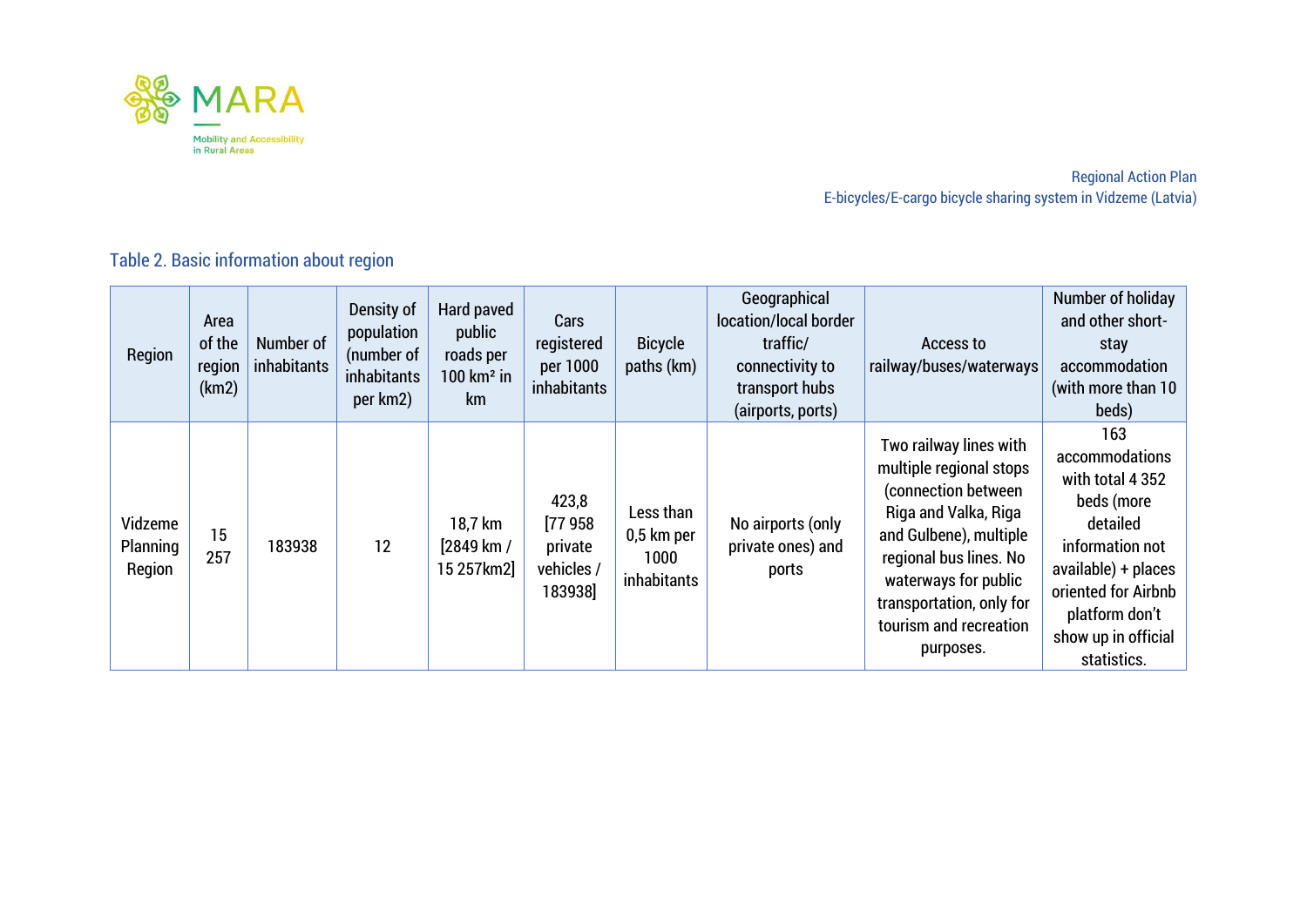

### Table 3. Touristic attractiveness about region

| Region                        | <b>Touristic attractiveness</b>                                                                                                                                                                                                                                                                                                                                                                                                                                                                                                                                                                                                                                                                                                                                                                                                                                                                                                                                                                                                                                                                                                                                                                                                                                                                                                                                                                                                                                                                                          |
|-------------------------------|--------------------------------------------------------------------------------------------------------------------------------------------------------------------------------------------------------------------------------------------------------------------------------------------------------------------------------------------------------------------------------------------------------------------------------------------------------------------------------------------------------------------------------------------------------------------------------------------------------------------------------------------------------------------------------------------------------------------------------------------------------------------------------------------------------------------------------------------------------------------------------------------------------------------------------------------------------------------------------------------------------------------------------------------------------------------------------------------------------------------------------------------------------------------------------------------------------------------------------------------------------------------------------------------------------------------------------------------------------------------------------------------------------------------------------------------------------------------------------------------------------------------------|
| Vidzeme<br>Planning<br>Region | Gauja National Park is main attraction that offers many outdoor and indoor attractions. Gauja National Park is the largest national park in<br>Latvia, with an area of 917.86 km <sup>2</sup> running from north-east of Sigulda to south-west of Cesis along the valley of the Gauja River, from which<br>the park takes its name.<br>Tourism history has a long tradition in the Gauja national Park. The first visitors were hiking in the Sigulda area with walking-sticks as far<br>back as in the 19th century. Every year thousands of visitors are attracted by the unique landscape, the largest Devonian rock outcrops -<br>sandstone precipices, rocks, and caves, as well as monuments of culture and history, which are twined with many legends and stories.<br>In the national park, there are over 500 monuments of history and culture - hillforts, stone castles, churches, manors, water, and windmills,<br>as well as other archeological, architectural and art monuments.<br>City of Cesis is in Gauja National Park, Valmiera city is very close. These 2 cities have the largest number of tourists, attractions, and<br>accommodations. They are fallowed by Smiltene, Alūksne and Valka. Tourism is very important field of specialization for the majority of<br>VPR municipalities. Many municipalities collaborate and develop common tourism routes. This is highly relevant for bicycle and e-bicycle<br>tourism as many touristic bicycle routes stretch across multiple municipalities. |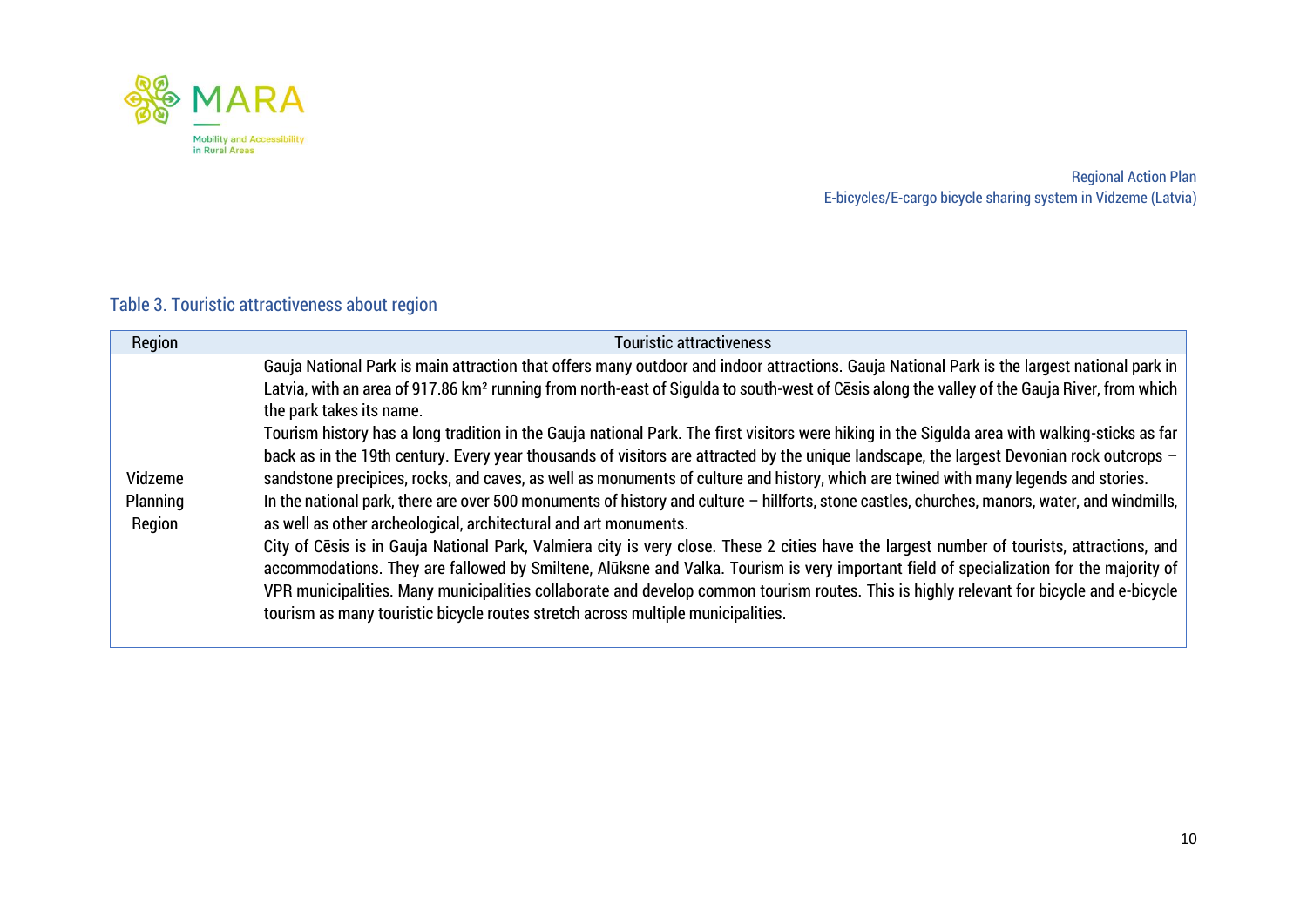

#### **Existing mobility models in the region (illustrated by maps and quantitative data)**

Current mobility system in Vidzeme includes transportation with private vehicles (as drivers or passengers), public transport (buses and trains), walking and cycling. The 2019 Norstat survey1 shows that almost half of Latvians or 49% travel by private car on a daily basis, 26% of Latvians travel on foot every day, 19% travel by public transport, and only 5% use a bicycle as a vehicle on a daily basis, but 1% of the population uses other means of transport. In large cities, including Valmiera, private cars are used more (52%), public transport is used by 14%, but 3% of the population travel by bicycle.

#### **System of public transportation**

According to the available information on the types of population movement in Vidzeme, 27% of the region's population use public transport daily, which is significantly more than the average in Latvia. In VPR public passenger transport services are provided on city, regional, intercity bus routes, as well as on intercity train routes. Bus traffic accounts for about 95% and rail traffic for 5% of the total number of passengers. The state subsidy is on average 72% -74% of the carrier's costs, but there are areas where the public bus is used by an average of 1.7 passengers per kilometre and where public subsidies cover more than 80% of costs.

#### **Public transport in the cities of national significance**

Separately from national public transport system, the cities of national significance (called as republic cities, e.g. Valmiera in Vidzeme) have their own public transport system and the local municipalities provide school-bus services.

#### **Bike-sharing system**

Bike-sharing system currently does not exist in Vidzeme. There is a regular bicycle share system (provided by a single company) as well as e-scooter sharing systems (different systems provided by multiple companies) in the capital city Riga. In some other cities there are bicycle rent options for tourism purposes. Such companies usually provide 5-10 bikes or e-bikes, which can be rented for private rides or in groups with a guide.

During MARA project e-bike sharing system was piloted in Vidzeme in two locations - Valmiera city (population 23 000) and Cēsis city (population 15 000). From the two Valmiera is considered more industrial but Cesis more tourism oriented. Both cities have access to train and buses. In both cases it is the same train line which provides opportunities for reaching the capital city Riga in one direction and twin city Valka / Valga (Estonian border) in other direction. Buses provide the same

 $1$  The Norstat study about the mobility in Latvia, commissioned by the Ministry of Environmental Protection and Regional Development, 2019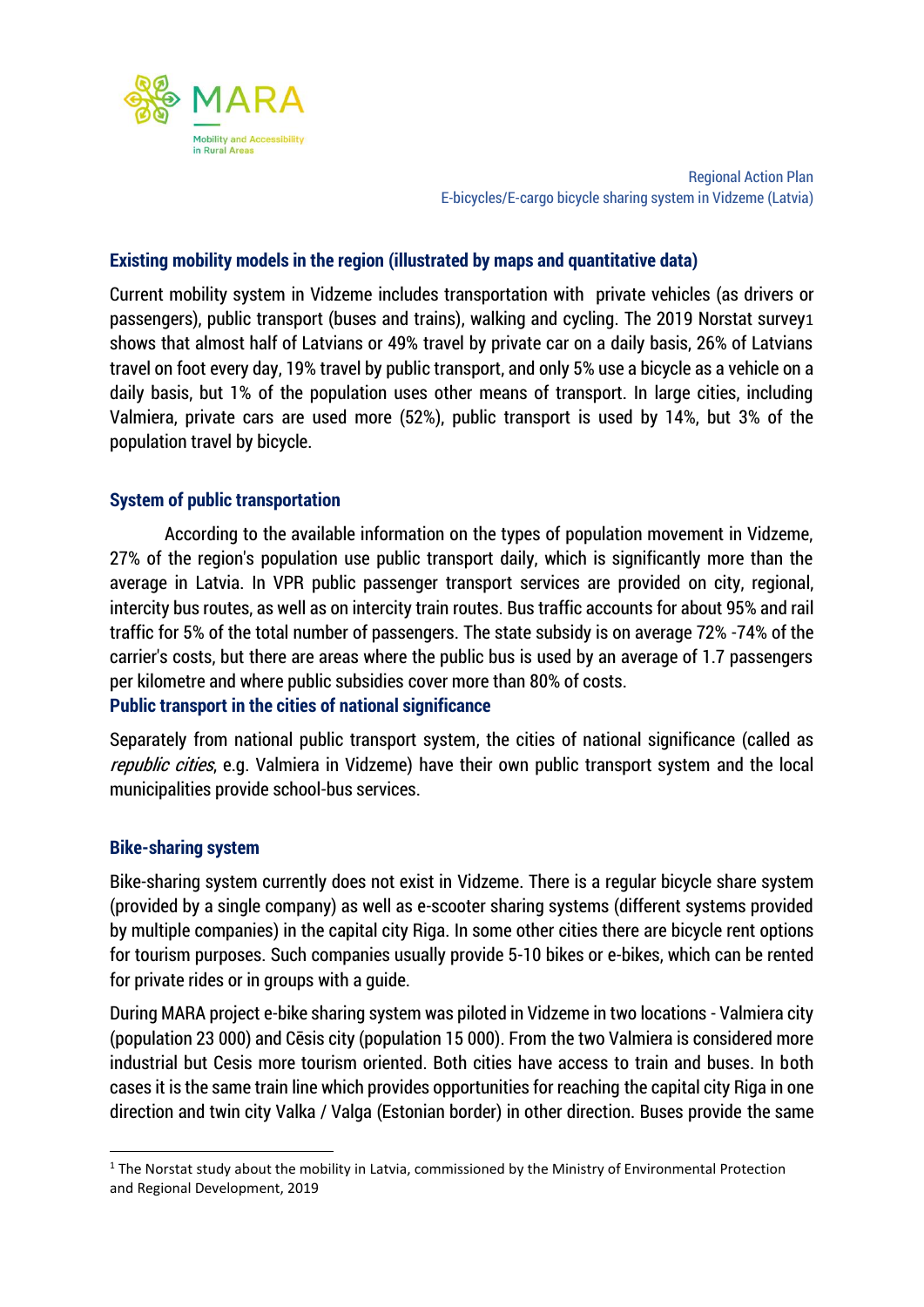

opportunities plus multitude of regional connections. Pilot location in Valmiera was approximately 22 minutes away from the train station, 1 minute away from the bus station and 6 minutes away from the central part of city. Pilot location in Cēsis was approximately 7 minutes away from the train and bus station and 2 minutes away from the central part of city. Around 500 users took the opportunity to use shared e-bicycles within two weeks of the pilot study.

#### **Call-a-bus-system**

For 11 months from 2019 to 2020 VPR piloted (during MAMBA cross border project) "transport ondemand" in 2 municipalities of Mazsalaca and Alūksne. The collected data show that 2777 passengers were transported, 1277 trips were made, and 24,821 kilometres were travelled. The service was organized in places where public transport does not run at all or is insufficiently available.

The destinations of the passengers were the primary places of receiving services, which are located mainly in the county centres: doctor, pharmacy, grocery store, public bus stops, ATM, library, hairdresser, state institutions, post office, interest classes, cultural events organized by the municipality. Residents also used the service to get to work. Residents were satisfied with the service received. This made life easier for those who do not have access to public transport close to home and who do not own a private car.

Currently, Vidzeme Planning Region has initiated a state-level discussion on the implementation of alternative local mobility solutions in the regions, offering a "transport on-demand" service as one of the options.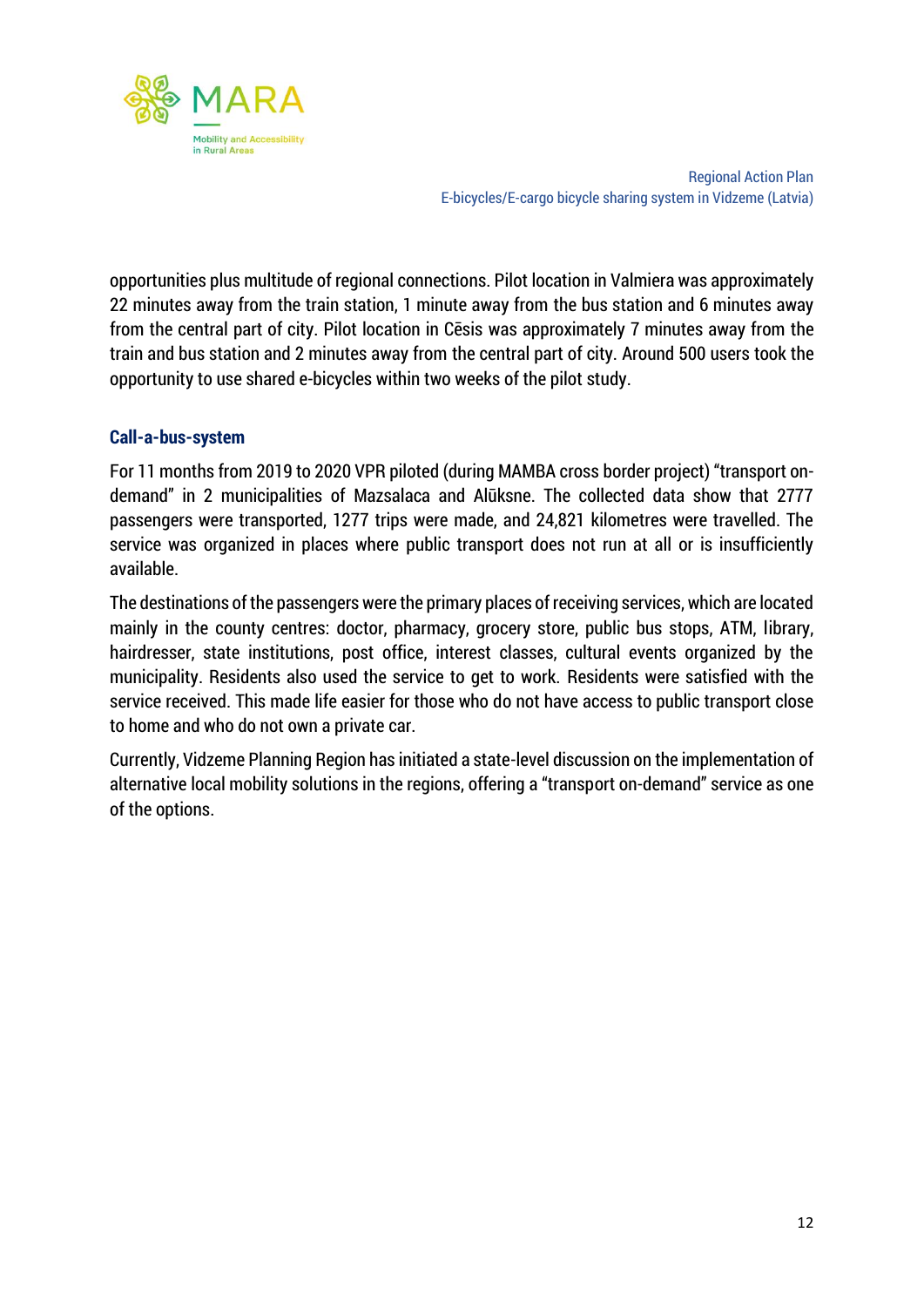

# <span id="page-13-0"></span>Challenges of transportation models and recommendations for improving mobility offers in policy and planning documents

#### **Transport Development Guidelines 2020-2027 (TDG2027):**

"It is also important that tourists who have visited the country are provided with the service and opportunities to move freely. TDG2027 must create opportunities and conditions for each of the regions of Latvia to use the transport infrastructure for the development of its territory and ensuring human well-being. TDG2027 should also create common points of contact with regional development planning documents."

"TDG2027 includes a task on the development of mobility points in the whole territory. Regardless of the location of the mobility point, its main task is to provide everyone with convenient connections between different modes of transport, in order to minimize the need to use private road transport."

"The European Green Course points to the growing importance of automated and networked multimodal mobility, as well as intelligent traffic management systems, provided by the introduction of digital solutions. The EU's transport system and infrastructure are set to prepare for new sustainable mobility services that can reduce congestion and pollution, especially in urban areas. Also in this context, the development of the public transport system with the railway as its backbone, the development of mobility points will be important in Latvia, at the same time promoting the increase of micro-mobility of the population (bicycles, also scooters, balance wheels, walking, etc.)."

"TDG2027 also envisages the development of a Micro-mobility Plan, which will allow the implementation of solutions for the safe movement of bicycles or other micro-mobility tools."

#### **National Development Guidelines 2020-2027 (NDG2027):**

"Increasing green zones, pedestrian streets and bicycle paths in urban areas and between settlements will make the surroundings more attractive and will provide people, especially families with children and seniors, the opportunity to increase physical activities."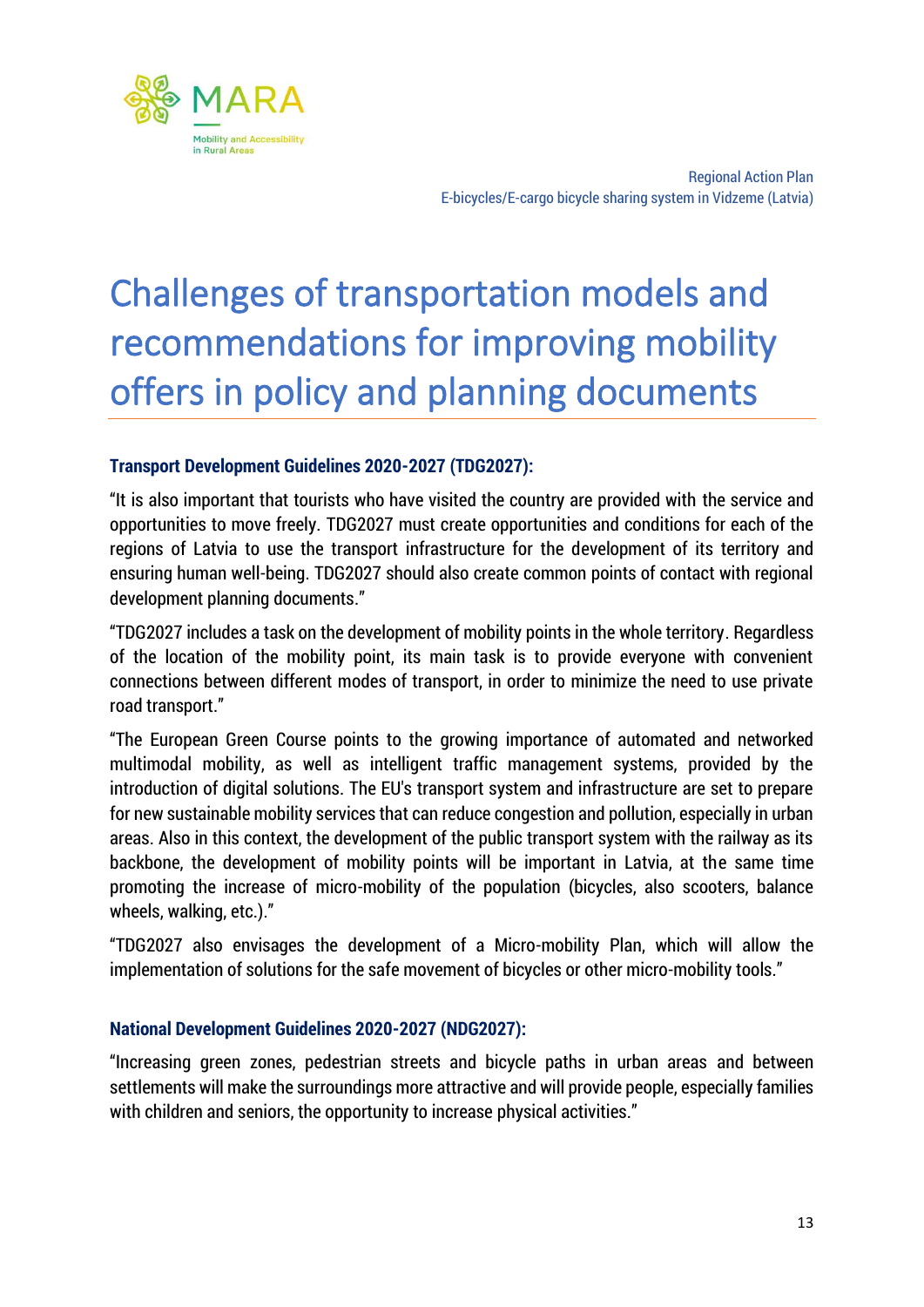

"Improving the transport system to encourage the use of bicycles and other environmentally friendly vehicles as well as RES - by creating appropriate infrastructure and encouraging older vehicle replacement, while ensuring infrastructure accessibility for different groups."

"Ensuring local mobility to encourage employment and access to services by improving infrastructure, supporting innovative micro-mobility solutions."

As both guidelines are developed this year (2020) it is too early to tell if they will be followed when investment opportunities become available or if changes in regulations will be made to facilitate modal shift.

#### **Vidzeme regional mobility investment plan 2030**

The Mobility Investment Plan is a policy and development planning document of Vidzeme Region in transport sector, which sets strategic goals and marks the development directions of the transport system until the year 2030. This framework document serves as a guide for transport policy makers, planners, entrepreneurs and residents in Vidzeme region.

The goal of the Mobility Plan is to ensure mobility for residents, entrepreneurs and freight carriers in a safe, convenient, reliable, efficient and environmentally friendly way, thus promoting socioeconomic activity in Vidzeme region.

It is recommended for planning of transport infrastructure development at local level in order to cohere local priorities with the long-term development priorities and perspectives of the region in the field of transport, including connection to the TEN-T network. The Mobility Plan is useful for planning the investment program of roads, railways and related infrastructures in order to ensure that transport policy is coherent with the priorities of the region. The Mobility Plan serves as an informative material for citizens and entrepreneurs on the current situation in the transport sector and long-term development prospects in the region.

In order to ensure and improve the mobility of citizens and goods in Vidzeme region, the transport system shall be:

- Comprehensive providing connections at local, regional and national level, as well as connections to the TEN-T network, allowing easy access to international destinations;
- Accessible providing affordable, safe mobility opportunities at a reasonable price for all population groups and needs (education, work, tourism, freight transportation, etc.);
- Efficient transporting people and goods quickly in energy efficient and cost-effective way;
- Safe to help reduce the number of road accidents and the number of people killed in road accidents;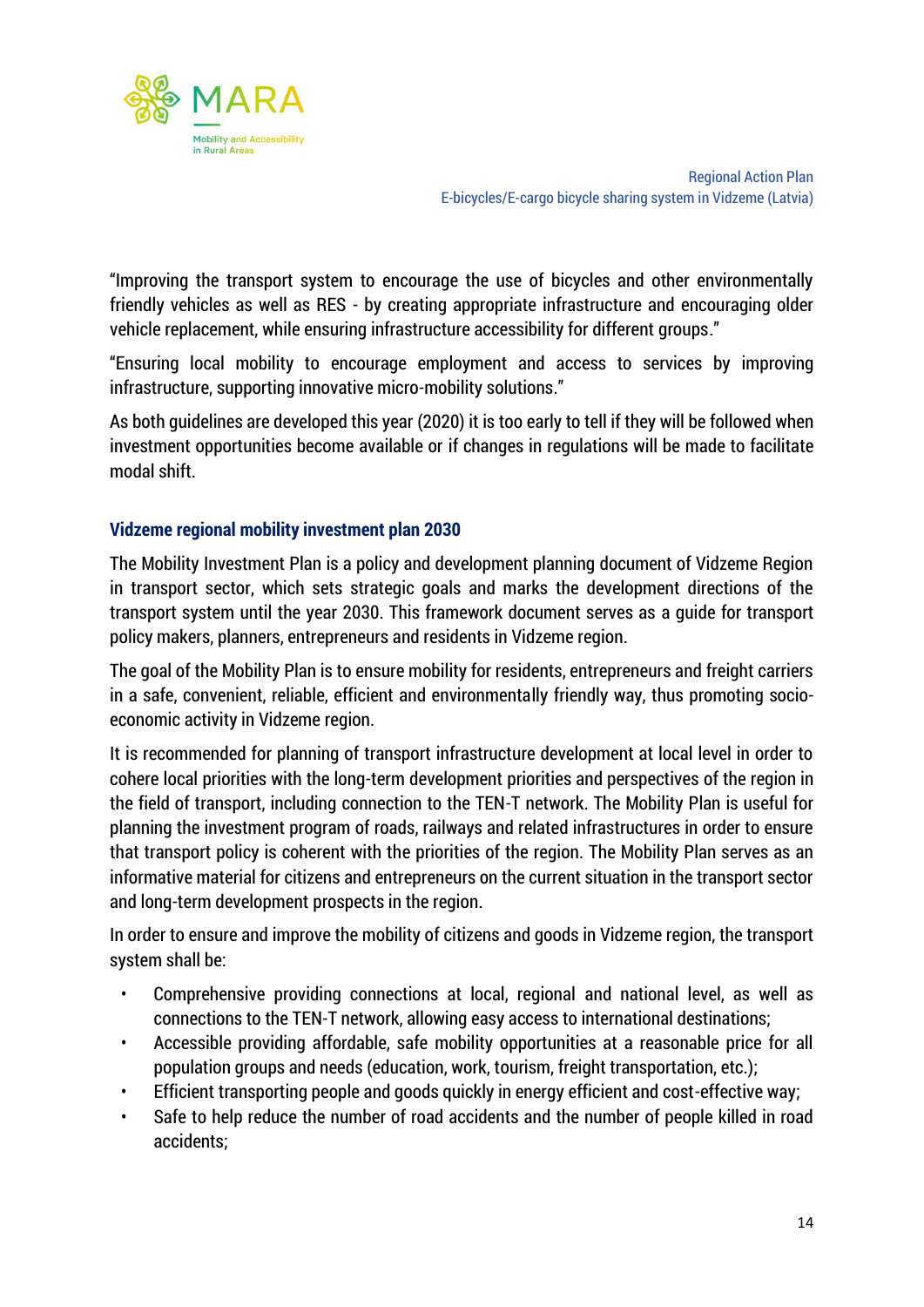

- Multi-modal, which performes as a unified system providing convenient transport connections, interchanges or cargo terminals, offering efficient transport services at a reasonable cost;
- Smart using modern technological possibilities;
- Innovative adapting to the needs of today's users by using new solutions;
- Environmentally-friendly that is attractive to people, reduces the harmful impact on the environment, especially in populated areas, and allows more efficient use of energy resources.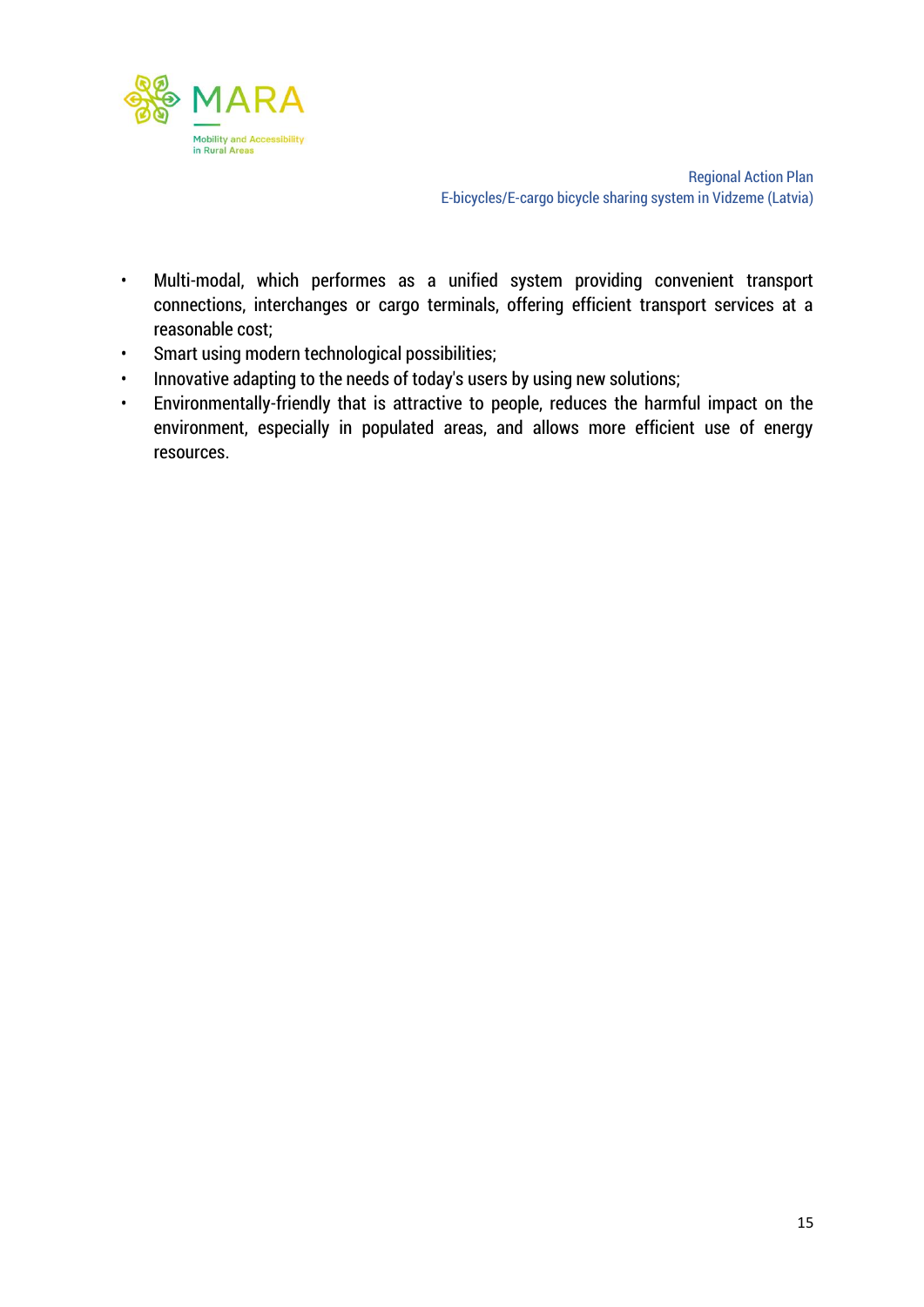

### <span id="page-16-0"></span>Mobility needs in the region

To identify mobility needs in the region, a desk study was performed reviewing conducted studies and analyzing results of the pilot projects (transport on demand and e-bike rental). Analytical methods were used for selection, compilation and analysis of statistical data from various databases (road administration, road transport administration, bureau of statistics and others). Also, a number of experts were interviewed about the local mobility options, the level of service and necessary improvements.

Mobility is an important precondition for the functioning of society and good quality of life. The Norstat study (2019) commissioned by the Ministry of Environmental Protection and Regional Development of Latvia shows that almost half of Latvia's population (49%) travel by private car for their daily needs, 26% of population walk, 19% travel by public transport, 5% use a bicycle as a mean of transport on a daily basis, and 1% of the population uses other means of transport. In cities, including Valmiera, private cars are used more (52%), public transport is used by 14% of population, and 3% travel by bicycle.

Citizens adapt the available mobility solutions to their needs, capabilities (physical, financial), and convenience. In Vidzeme, the situation is complicated from the point of view of organizing public transport (PT) service because of the low population density and long distances between the households and service facilities. 58% of Vidzeme population live in rural areas with density 13 inhabitants/km<sup>2</sup> (in the European Union, on average, 28% of the population live in rural areas). As a result, to ensure mobility by PT is difficult - providing regular passenger transport is expensive and inefficient in sparsely populated areas. The state subsidizes PT services on average in the amount of 74% of the cost. Long travelling distances with a low number of passengers are economically disadvantageous for carriers. Under the given circumstances, the number of regular bus trips is gradually reduced, and in some cases it leads to the route closure.

In sparsely populated areas, the service facilities are usually long distance away from home. PT services in such areas are usually poor, and often the private vehicle (car, bicycle) is the only mean of transport available.

With the continued positive economic growth in the country, the welfare of the population is increasing. As a result, the number of private cars in the ownership of the population gradually increase as well (1 car per 2.9 people on average in 2016 in Vidzeme region). A private car as a mode of transport plays a major role and a predominant role, especially in rural areas, and it is expected in the future that households who have a car will primarily choose this mode of transport for mobility purposes.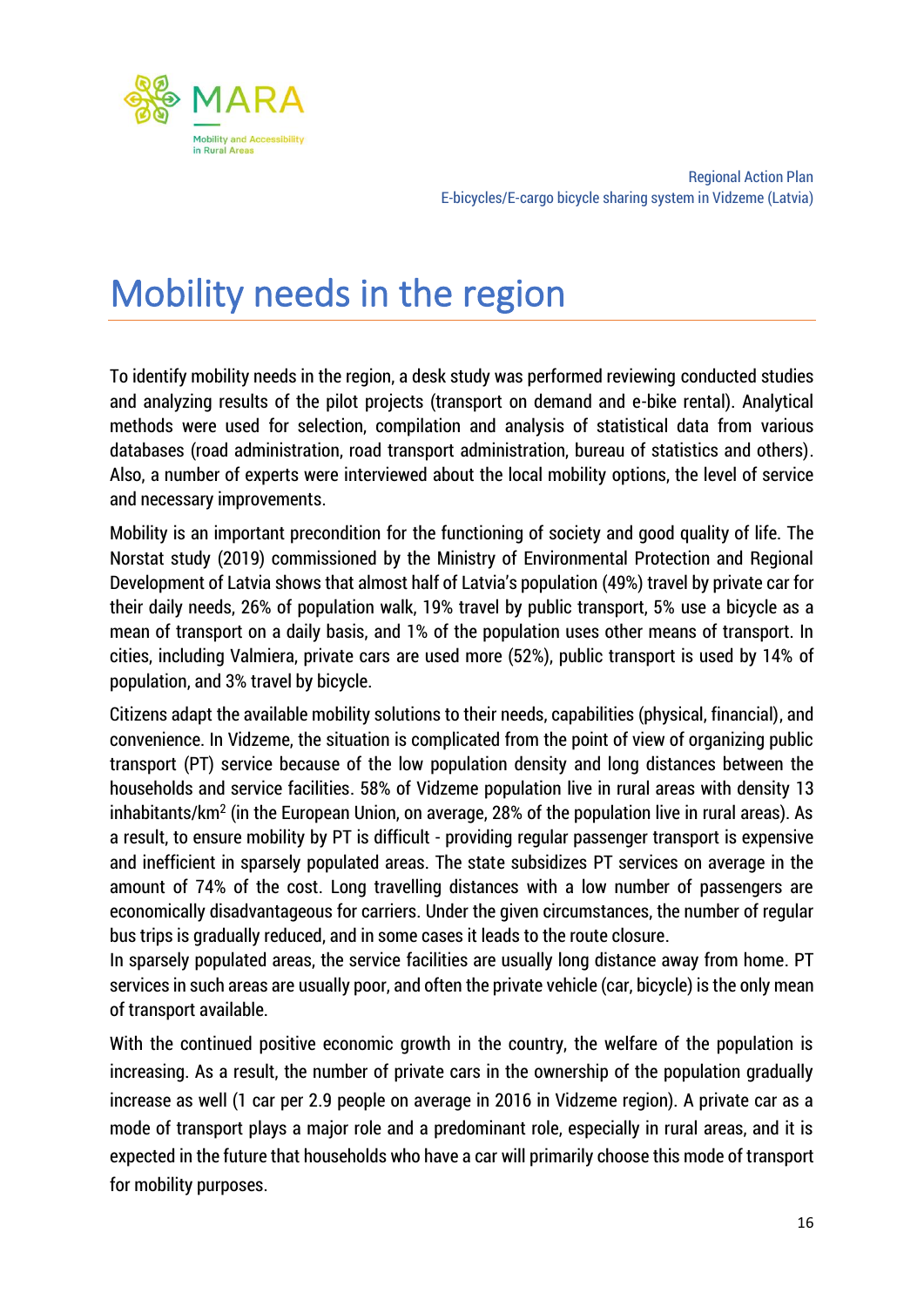

All public transport is organized on fixed-routes and on a fixed schedule. There is no any flexible transport services provided in Vidzeme, neither as semi-fixed with minor variations nor as ondemand services. Likewise, there is no supply for car-sharing or bike-sharing services in territories outside the cities.

Transport on Demand service (ToD) was piloted in two counties of the region – Mazsalaca County and Alūksne County in 2019-2020. The pilot was initiated by the Vidzeme Planning Region in the framework of the EU funded MAMBA project. The aim of the pilot project was to increase the residents' mobility in remote rural areas, where public transport is poor or does not exist at all. ToD was offered as an alternative local mobility solution, with the intention to ensure accessibility to public services and equal quality of life in any area of the region.

In total, 2777 passengers were transported and 24,821 kilometers were travelled using ToD service. The results of the pilot project showed that there is a demand for local mobility options in sparsely populated rural areas, and it cannot be detected by fixed PT services. The pilot project highlighted the existing needs and demand for alternative and flexible mobility solutions to overcome cardependency, isolation and social exclusion in rural areas.

In 2017, when the Ministry of Transport of Latvia developed the Bicycle Traffic Development Plan 2018-2020, data on the existing bicycle infrastructure in Latvia were collected. The information was obtained through surveys, approaching local municipalities. Questionnaires were sent electronically to all local governments with a request to provide information on:

- a) cycling infrastructure;
- b) training grounds (BMX and MTB tracks, skate parks);
- c) bicycle parking lots and other service infrastructure;
- d) the planned measures for the improvement of cycling infrastructure.

About 25% of inhabitants in Vidzeme region prefer walking or biking for daily purposes. Significant investments have been made in recent years to improve cycling and pedestrian infrastructure in built-up areas, but the length of cycling roads is still limited and thus it is an obstacle for comfortable and safe travelling conditions. (Figure 1).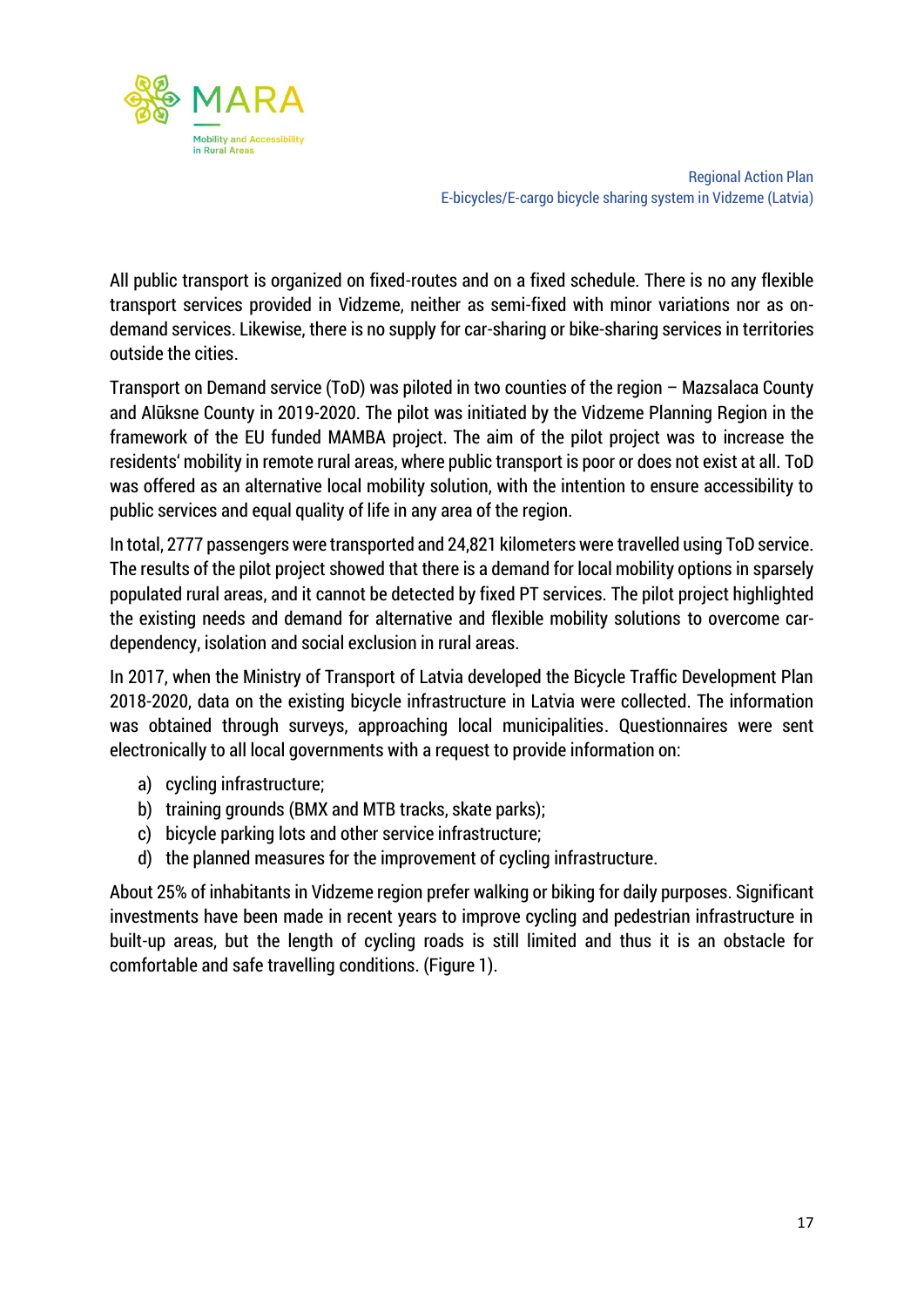



Figure 1 Location of the existing cycling infrastructure in Vidzeme planning region

Analyzing provided information about the cycling infrastructure (separate cycling lanes, common pedestrian and cycling paths) per km per 1000 inhabitants, it can be seen that in Vidzeme region better situation is in Kocēni municipality and Strenči municipality (0.5-1 km cycling roads per 1000 inhabitants). There are no cycling roads in 8 counties. Construction of cycling lanes is one of the priorities of local governments in these municipalities.

In urban areas there are bicycle parking lots created near public buildings, trade, service, and tourism facilities. Cycling training grounds near educational institutions are established in Rauna municipality and Alūksne municipality.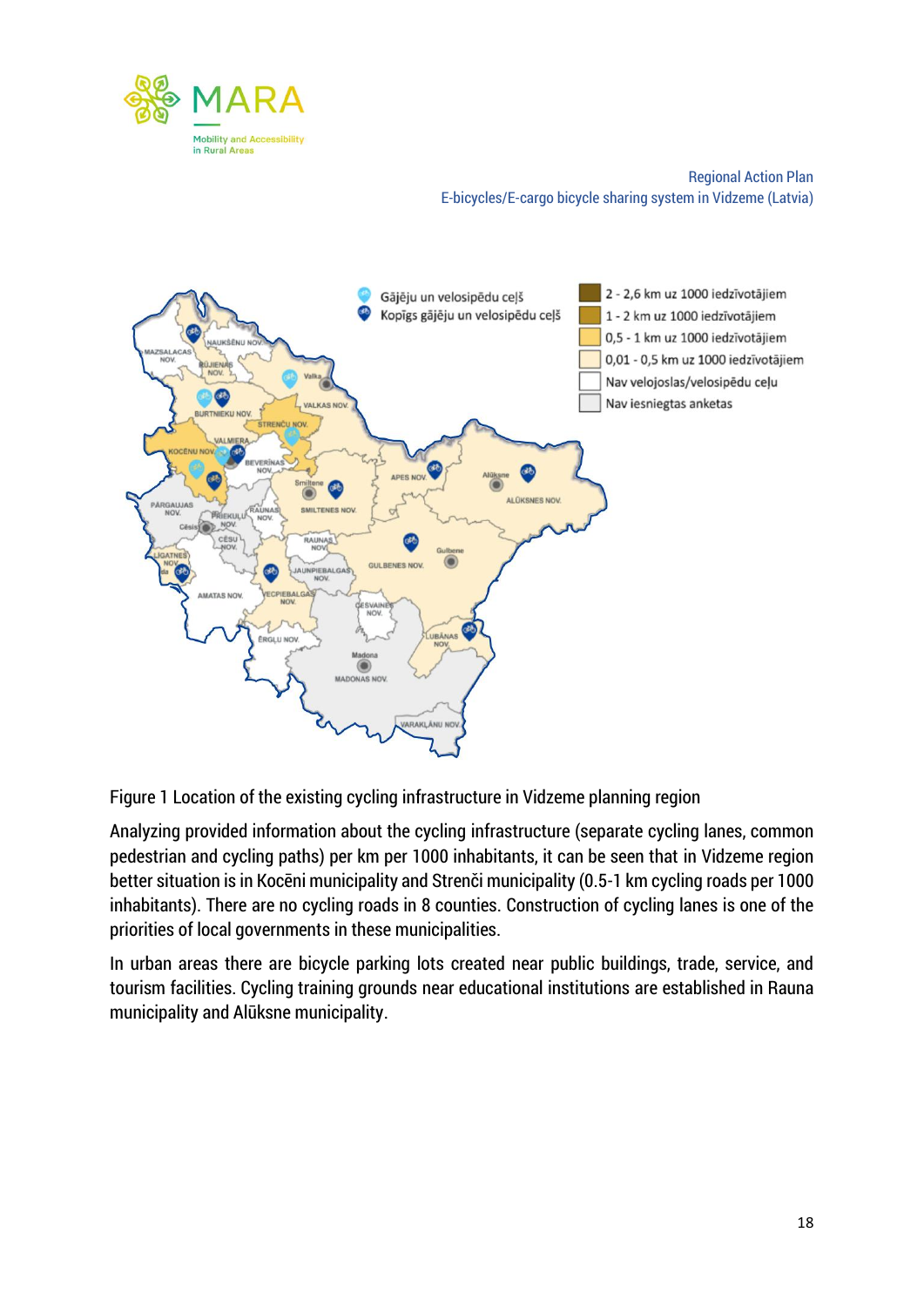

#### Table 5. Research methods used to assess and analyze the needs of tourists and residents

|                                                                                                                                 |       |                      |              |                         |      |                |             |     |   |              |            | Methods applied |   |                         |   |   |                  |   |   |                                                                                                               |   |
|---------------------------------------------------------------------------------------------------------------------------------|-------|----------------------|--------------|-------------------------|------|----------------|-------------|-----|---|--------------|------------|-----------------|---|-------------------------|---|---|------------------|---|---|---------------------------------------------------------------------------------------------------------------|---|
|                                                                                                                                 |       |                      | Quantitative |                         |      |                | Qualitative |     |   |              |            |                 |   | <b>Other</b>            |   |   |                  |   |   |                                                                                                               |   |
| Partner<br>(Institution)                                                                                                        |       | <b>PAPI</b>          |              |                         | CAWI |                |             | IDI |   |              | Case study |                 |   | <b>Desk</b><br>research |   |   | Delphi<br>method |   |   | <b>Spatial</b><br>information/<br>dynamic<br>maps<br>development<br>and<br>processing<br>(including<br>PPGIS) |   |
|                                                                                                                                 | $T^*$ | $\mathsf{I}^{\star}$ | $A^*$        | $\overline{\mathbf{T}}$ |      | $\overline{A}$ | T           |     | A | $\mathsf{T}$ |            | $\overline{A}$  | T |                         | A | T |                  | A | T |                                                                                                               | A |
| <b>VPR</b><br>$*^{n}T''$ – touriete: "I", inhabitante: " $N''$ , authorities (touriete optities (e.g. touriet agencies) (ether) | X     | X                    |              | X                       | χ    |                |             |     |   |              |            | X               |   |                         | Χ | X | X                |   |   |                                                                                                               | x |

\*"T" – tourists; "I"- inhabitants; "A" - authorities/tourists entities (e.g. tourist agencies), (other?)

#### Table 6. The mobility needs of tourists – main results

| Region | <b>Measure</b><br>(% or other<br>indicator) | Mobility needs (in points)                                                                                                                                                       |
|--------|---------------------------------------------|----------------------------------------------------------------------------------------------------------------------------------------------------------------------------------|
|        |                                             | safe infrastructure<br>$\blacksquare$<br>satisfactory level of service (comfort, security, availability, convenient to<br>$\blacksquare$<br>use etc.)<br>• lack of cycling roads |
|        |                                             | a few bicycle parking lots provided near public buildings, trade,<br>$\blacksquare$<br>service, and tourism facilities<br>• lack of vehicle-sharing systems outside the capital  |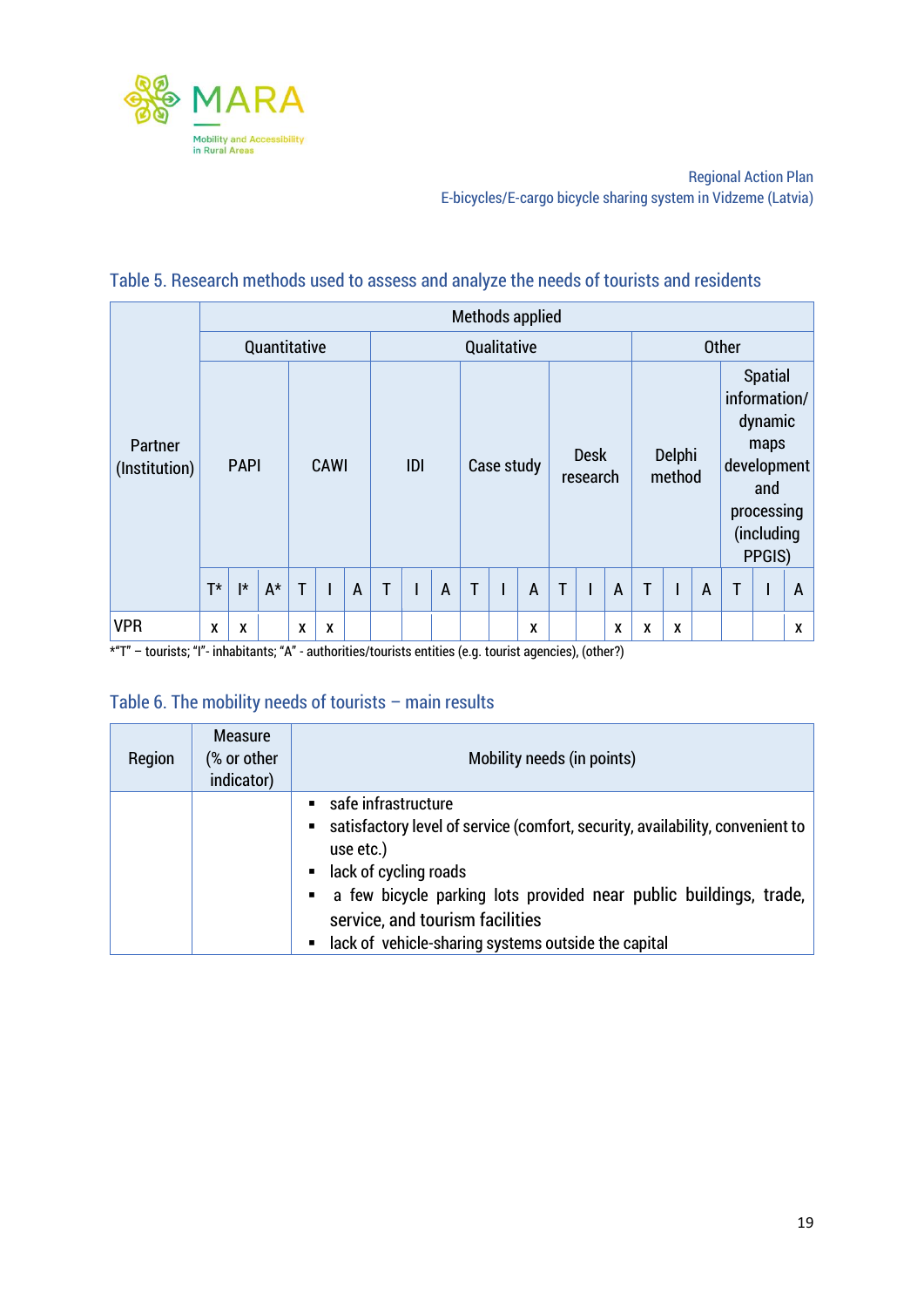

### Table 7. The main mobility needs of inhabitants – main results

| Region | <b>Measure</b><br>(% or other<br>indicator) | Mobility needs (in points)                                                                                                                                                                                                                     |
|--------|---------------------------------------------|------------------------------------------------------------------------------------------------------------------------------------------------------------------------------------------------------------------------------------------------|
|        |                                             | Safe infrastructure<br>$\bullet$<br>satisfactory level of service (comfort, speed, security, availability,<br>$etc.$ )<br>lack of cycling roads<br>$\bullet$<br>a few bicycle parking lots provided near public buildings, trade,<br>$\bullet$ |
|        |                                             | service, and tourism facilities<br>lack of bicycle sheds near the train and bus stations<br>$\bullet$                                                                                                                                          |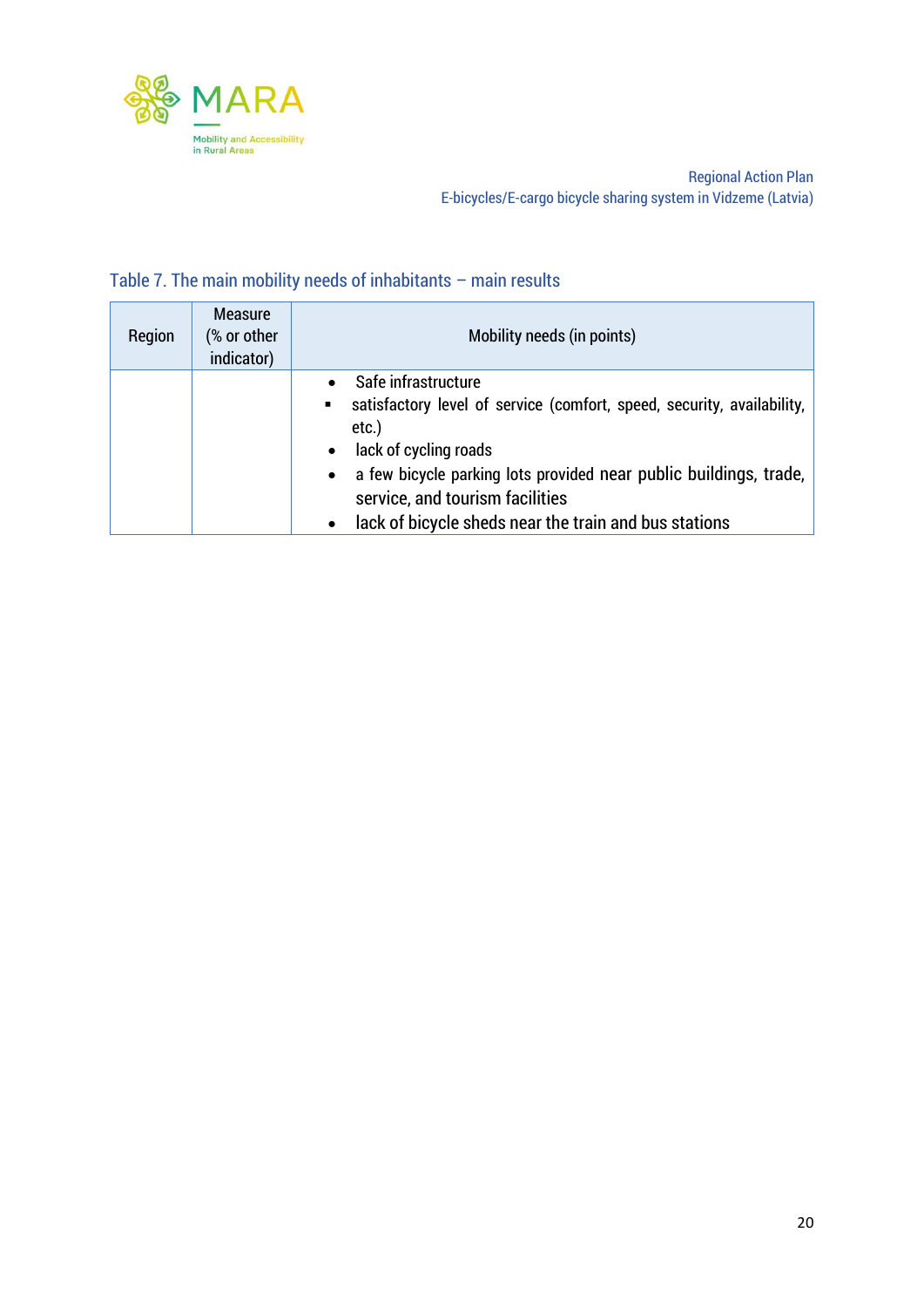

### <span id="page-21-0"></span>Disparities between the current mobility needs and the existing mobility solutions

In Vidzeme region, there is a certain part of population that use PT services regularly, and also, there are groups of population whose mobility needs cannot be met by conventional PT.

In suburban and rural areas, which tend to be less populated, investments are required in smart, user-friendly transport services which better suit travelers' needs. New car-sharing and bikesharing concepts, and e-bike services are examples of transport modes that could replace or complement the poor bus service.

The use of e-bikes essentially requires the same infrastructure as a conventional bicycle - cycling lanes, parking lots or sheds and information signs. Unfortunately, in many places in Vidzeme, the cycling infrastructure is relatively poorly developed, which is one of the main factors hindering the use of bicycles.

Wrong approach was made at the beginning of the development of cycling infrastructure in urban areas - bicycle lanes were combined with pedestrian paths, thus increasing accident risk.

Poor development of pedestrian and cycling infrastructure outside the built-up areas deters from using bicycle for everyday needs. Also, towns where cycling is more developed are not interconnected, for example, Līgatne - Ieriķi, Priekuli – Cēsis.

As the average speed of an e-bike is higher than that of a conventional bike, a flat, wide enough cycling road, separated from pedestrian and car traffic, is much more appropriate for safe travelling conditions. This applies not only to cities, but also to rural areas, where high road traffic and the lack of cycling lanes pose significant safety risks to cyclists and thus discourage people from using bicycles.

The availability of bicycle parking lots and sheds is also important, where users can leave e-bikes safely for a longer period of time, protecting them from theft and precipitation (rain, snow). It is especially important to create such bicycle sheds at public transport nodes (railway stations, bus stations) and thus promote the use of e-bicycles as a part of multi-modal trip. Bicycle storage facilities are also necessary at public, sports, cultural and commercial sites.

An accurate and easy-to-understand information system (including road signs) is helpful for any user of cycling infrastructure, but it is especially important for tourists who travel in unfamiliar environments and face differences in traffic organization, culture and language. It is important for e-bike users to plan the trip in advance: to calculate the expected length of the trip according to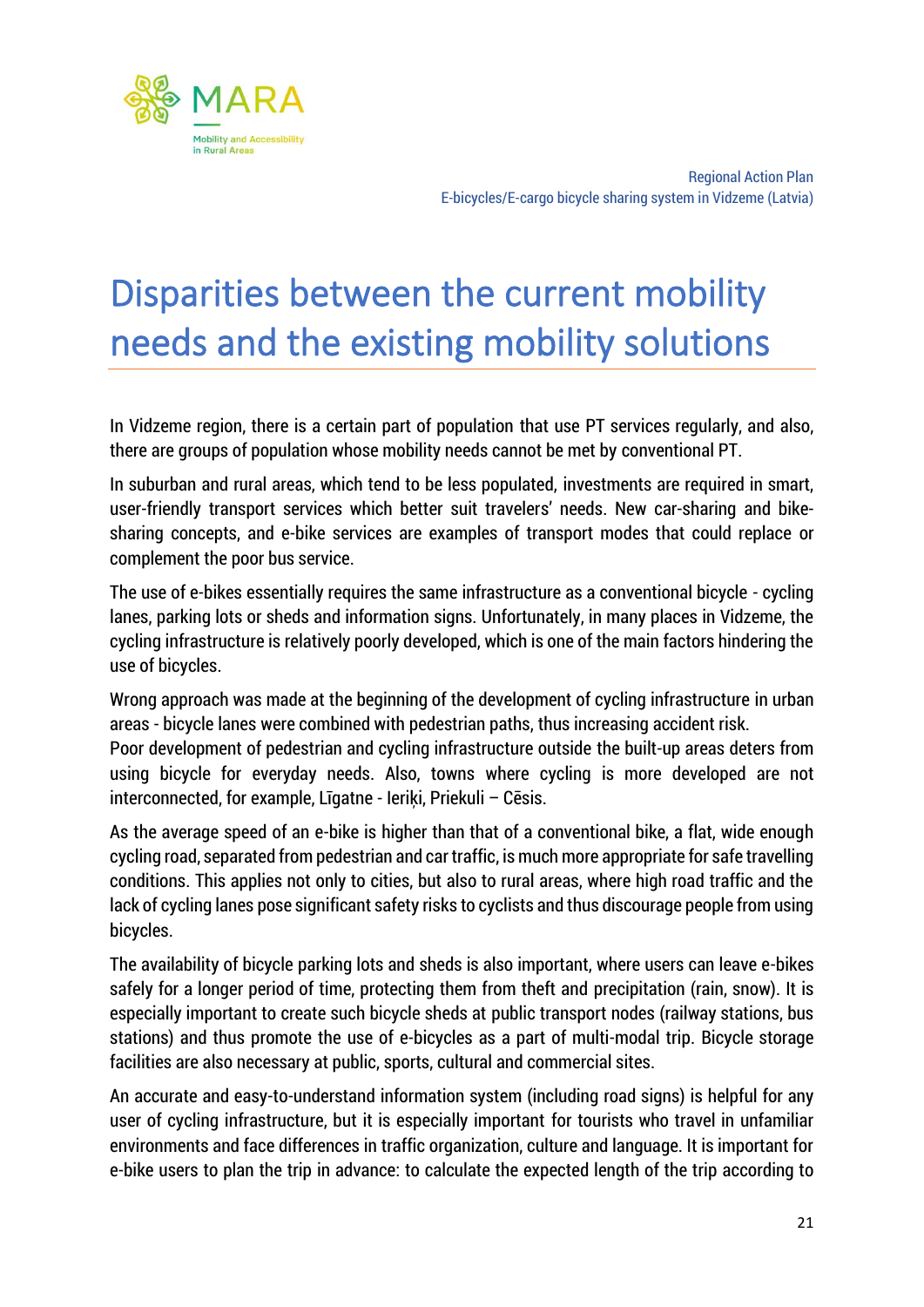

the capacity of the battery and to locate the charging points. Road signs to tourist attractions and service places are useful to stay on the right track and safely reach the destination.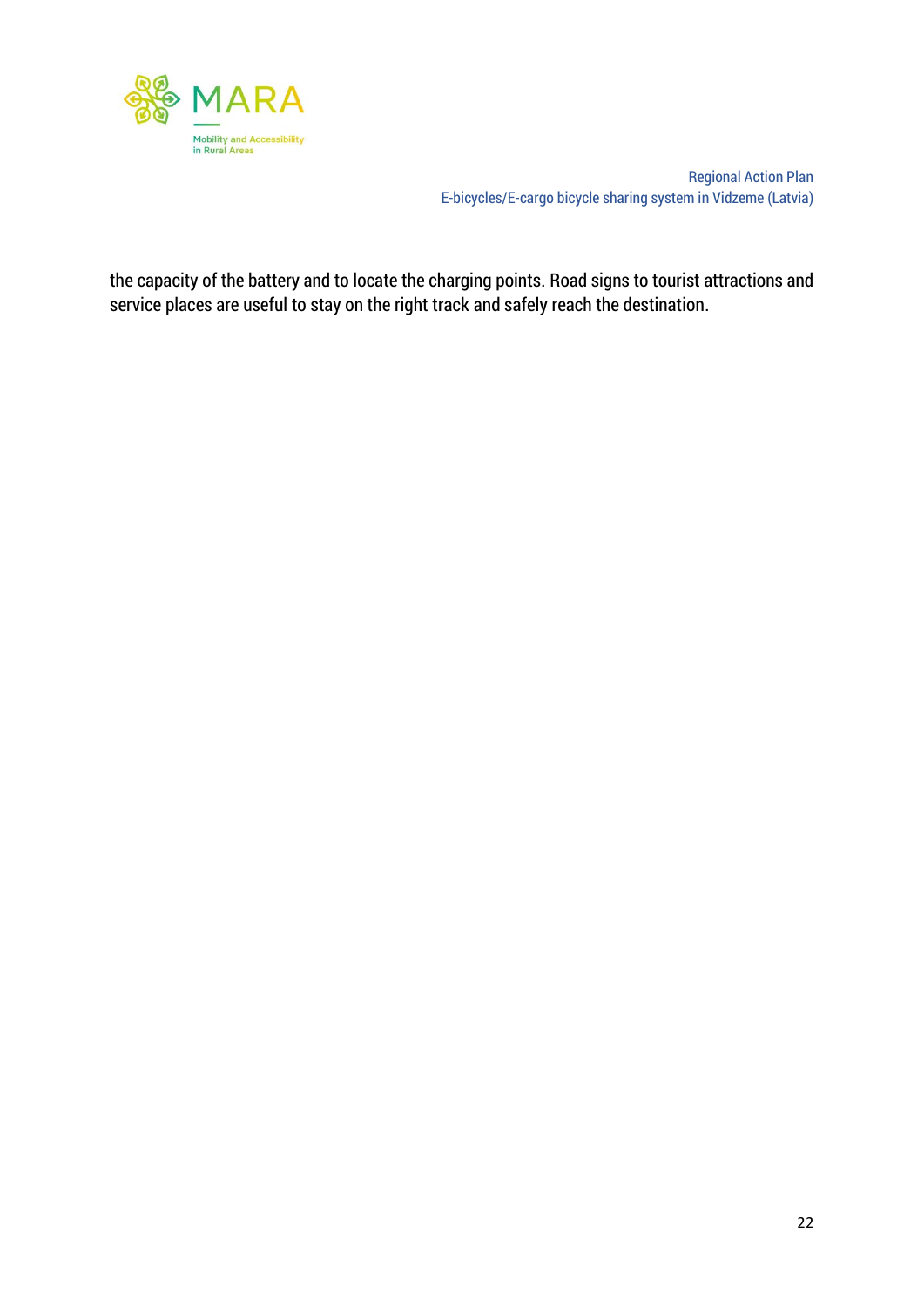

## <span id="page-23-0"></span>Innovative solutions to improve mobility in the region

Everyday bicycle users can be divided into urban and rural residents. For urban residents, the use of e-bikes is relatively easier - the distances covered are usually shorter, there is better developed cycling infrastructure and more opportunities to rent e-bikes. For rural residents, it is often not possible to rent an e-bike near the place of residence, so it is more realistic to use a personal ebike.

Potential users of the tourism segment can be divided into several groups:

- middle- and high-income travelers, for whom a certain level of comfort is important in their free time. Being in nature, they like to choose moderate physical activity;
- lovers of sporting activities and adventures: young and middle-aged travelers who look for challenges. They prefer higher-level rides that e-bikes are able to provide - longer distances, steeper climbs and more difficult routes than conventional cycling or hiking;
- active travelers in the age group over 50 years. Well-off seniors who want to travel and maintain an active lifestyle but prefer to have a good time. This age group had a significant impact on the introduction of e-bikes in European countries about 10 years ago, but is still the largest group of e-bike users today;
- families with children. This target group may also need bicycle trailers and children's e-bikes.

There are many opportunities to use e-bikes for tourism in Vidzeme:

- e-bike rental for city sightseeing (Cēsis, Valmiera, Gulbene, Alūksne and others);
- e-bike rental for individual trips to tourist attraction objects (Gauja National Park, Lake Burtnieks, Lake Āraiši and others);
- guided tours for groups with different thematic orientations: sightseeing, tourist attractions, tasting the local cuisine and others;
- organized multi-day e-bike tours around Vidzeme with accommodation in hotels or guest houses.

As the everyday users and tourists are different target audiences, requirements for the technical parameters of e-bikes, usage and complementary services differ as well. A self-service sharing scheme, possibly together with the mobile application is more suitable for everyday users, while in the tourism segment it is better to set up full-service rental points, where qualified staff can provide customers with detailed information on e-bike use and suggest the most interesting routes and attractions.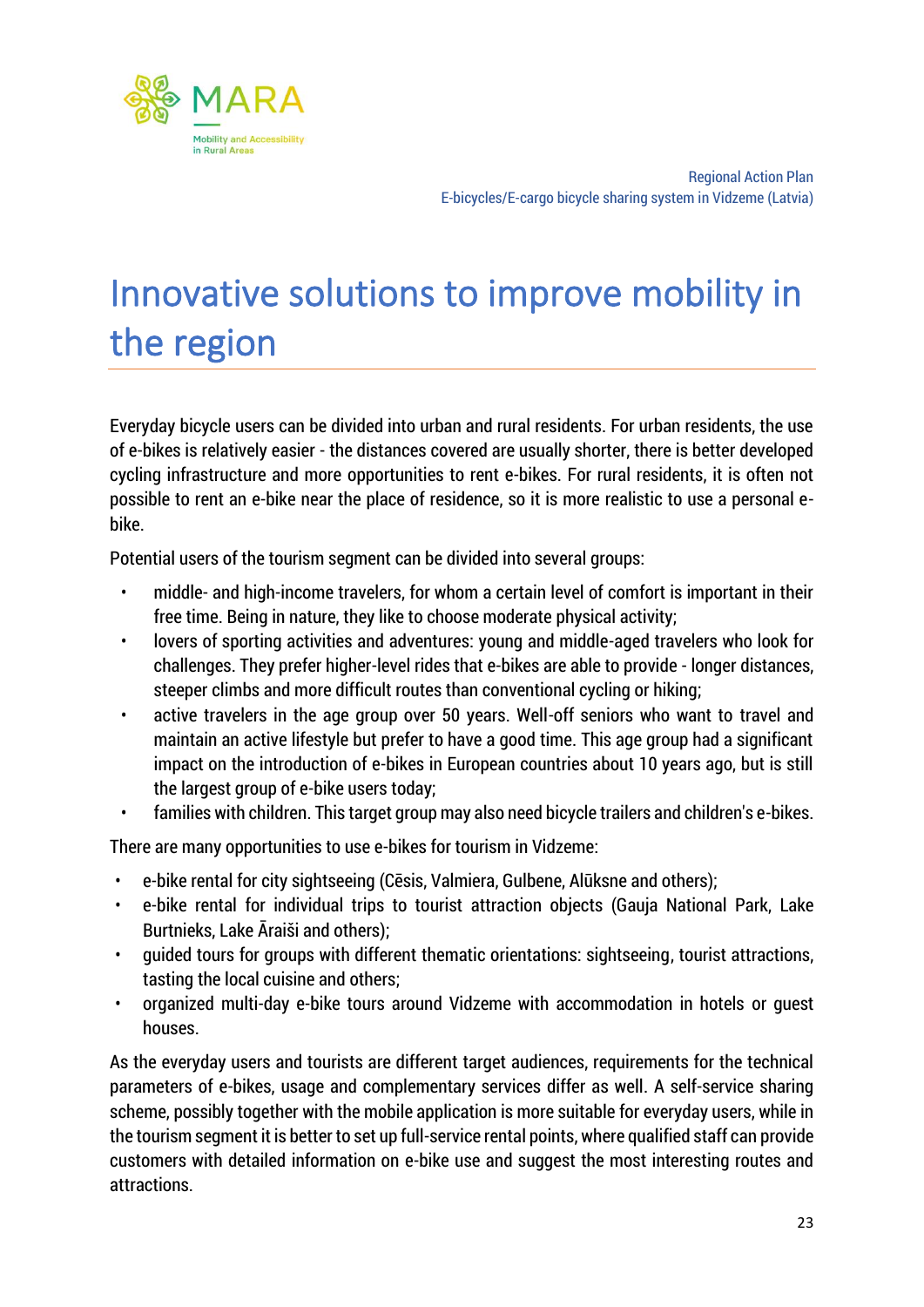

The use of e-bikes essentially requires the same infrastructure as a conventional bicycle - bicycle lanes, bicycle sheds and information signs. Unfortunately, in many places in Latvia, including Vidzeme, the bicycle infrastructure is relatively poorly developed, which is one of the main factors hindering the development of bicycle traffic.

As the average speed of an e-bike is higher than that of a conventional bike, a flat, wide enough and separated from pedestrian and car traffic is much more important for road safety. This applies not only to cities, but also to rural areas, where high road traffic and the lack of bicycles pose significant safety risks to cyclists and thus discourage some people from using their bicycles.

The availability of bicycle sheds is also important, where users can leave e-bikes safely for a longer period of time, protecting them from theft and bad weather conditions (rain, snow). It is especially important to create such bicycle sheds at PT stations(railway stations, bus stations) in order to promote the use of e-bicycles in connection with public transport. Also, it is necessary to provide a standard 220 V port at the bicycle shed for charging the battery.

An accurate and easy-to-understand signage system is useful for any user of cycling infrastructure, but it is especially important for tourists who travel in unfamiliar environments and face differences in traffic organization, culture and language. It is important for cyclists to plan the length of their trip, so directions to the most important tourist attractions are very useful.

The e-bike rental or sharing system can be organized both by using fixed docking stations and by allowing users to leave their e-bikes in a freely chosen place within a certain area. The second solution is more convenient for users, as it does not require making a trip to the nearest parking lot and looking for a place to park the bicycle. This principle is currently used by most electric scooter providers. However, in this case, it is necessary to install a GPS tracking system for all bicycles and invest extra work to move them and charge the batteries at the end of each day. In addition, free parking can lead to chaos in the city with cases of vandalism and bicycles left in the most inappropriate places. This solution is better suited to very densely populated cities.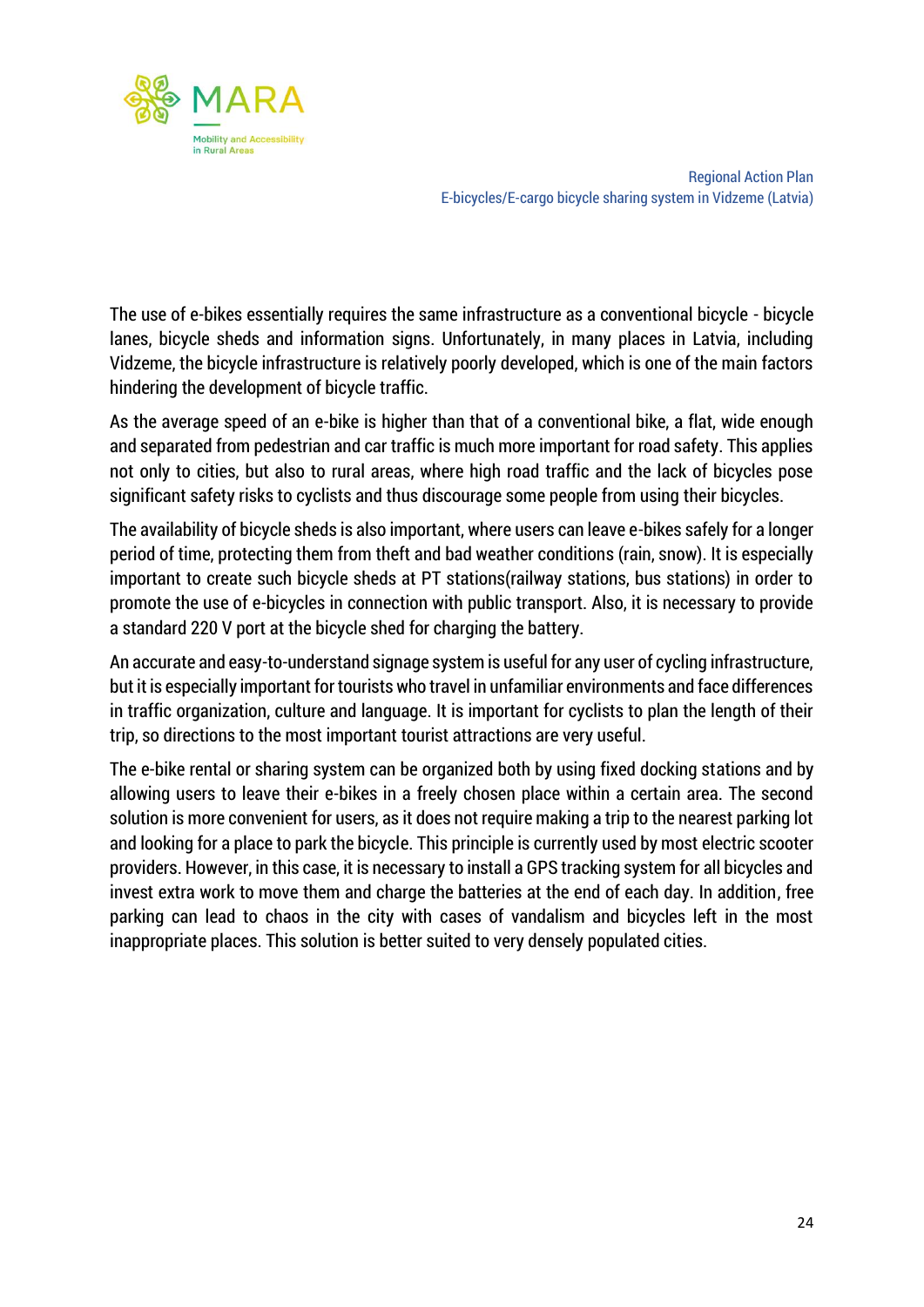

## <span id="page-25-0"></span>Recommendations and operation plan for improved mobility offers

Recommendations for improved mobility offers are compiled from other studies in related projects, namely, Action Checklist for Municipalities and Companies: E-Bikes (project BSR electric), Feasibility study for introduction of new transport services in the municipalities of Vidzeme planning region (project MARA).

The e-bike rental service can be organized both as a shared system and by creating rental points. For e-bike sharing systems, it is recommended to use fixed bike racks, equip bikes with GPS devices and inform customers about the terms of use.

It is not expected to be cost-effective in the start-up phase of e-bike rental, so it is important to attract public funding during the start-up phase and for some time during the implementation phase.

When launching an e-bike rental service, it is useful to organize free trial trips to allow users to experience the benefits of e-bikes.

Municipalities and businesses can do much to promote the use of e-bikes through infrastructure improvements, economic and social incentives.

Public Awareness

- Enable opportunities for people to try out e-bikes through pilots, organized events and campaigns.
- Enable opportunities for employees to test e-bikes through participatory pilots.
- Identify different user groups and target different groups with appropriate measures.
- Introduce a variety of e-bike types from folding bikes to cargo bikes.
- Focus on the benefits and possibilities of e-bikes for the users and how their usage improves their lives (convenience, health effects).
- Emphasize e-bike as an alternative to motorized means of transport, instead of a substitute for regular bicycle or walking.
- Actively communicate the successes to wider public and in the media. In general, communicate about cycling matters.
- Municipalities: Foster positive image of e-biking through adopting them to municipal operations, when possible.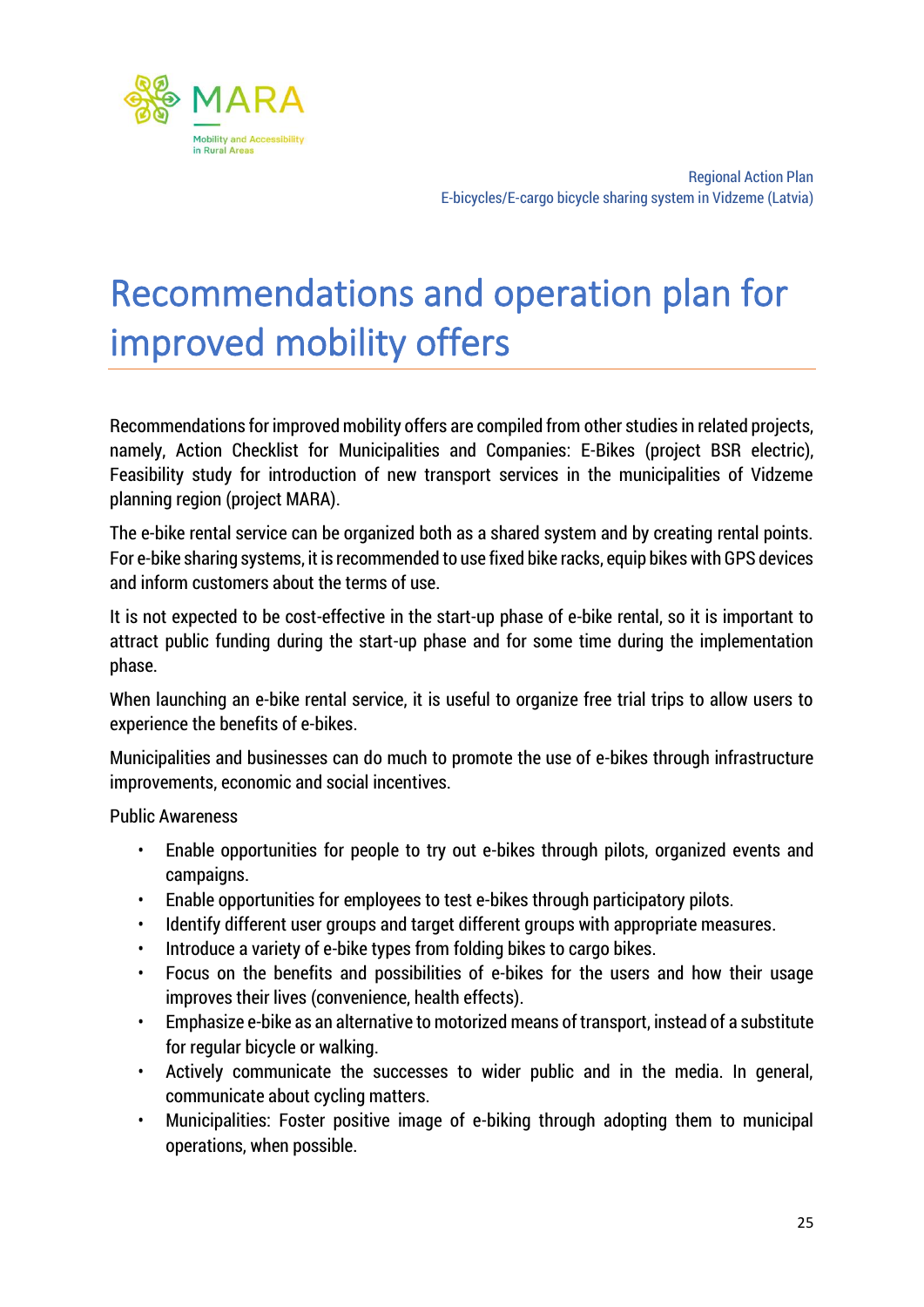

#### **Incentives**

- If possible, create different local/company incentives for bike and e-bike take up and use on regular basis.
- Provide e-bikes as a fringe benefit for employees (leasing).
- Municipalities: Lobby for financial incentives to be introduced on a national level

#### Strategic Partnerships and Networks

- Benchmark best practices from other municipalities, companies and organizations, also abroad, and consider their applicability.
- Seek opportunities to participate in projects that aim at promoting e-bike usage.
- Talk to local bike shops and bike service providers.
- Municipalities: Involve variety of stakeholders, including employers, schools, municipal employees, housing companies and local biking associations to improve effectiveness of the efforts.

#### Infrastructure and Transport System

- Municipalities and companies: Provide necessary infastructure that makes the use of ebikes a desirable option for employees and customers: quality bicycle parking and charging points.
- Municipalities and companies: Invest in quality end-of-trip facilities: changing rooms, lockers, showers etc. Invest in high-quality bicycle routes and infrastructure, which are crucial for e-bikes.
- Provide appropriate maintenance, also for winter months.
- Invest in good regional network of cycling roads.
- Consider including e-bikes in the public bicycle sharing system.
- Facilitate combining e-bikes to public transport by ensuring parking and charging infrastructure e.g. in train stations.
- Make sure there is adequate level of expertise about cycling matters within the municipality.

#### City Development and Planning

- In city planning, consider the specific needs that e-bikes have for infrastructure, such as safe and high-quality bicycle parking facilities.
- In land use planning, always consider accessibility of services and places by (e-)bikes

#### Procurement

• Establish a scheduled plan on how and to what extent to replace the municipality-/city-/ company-owned vehicles with e-bikes.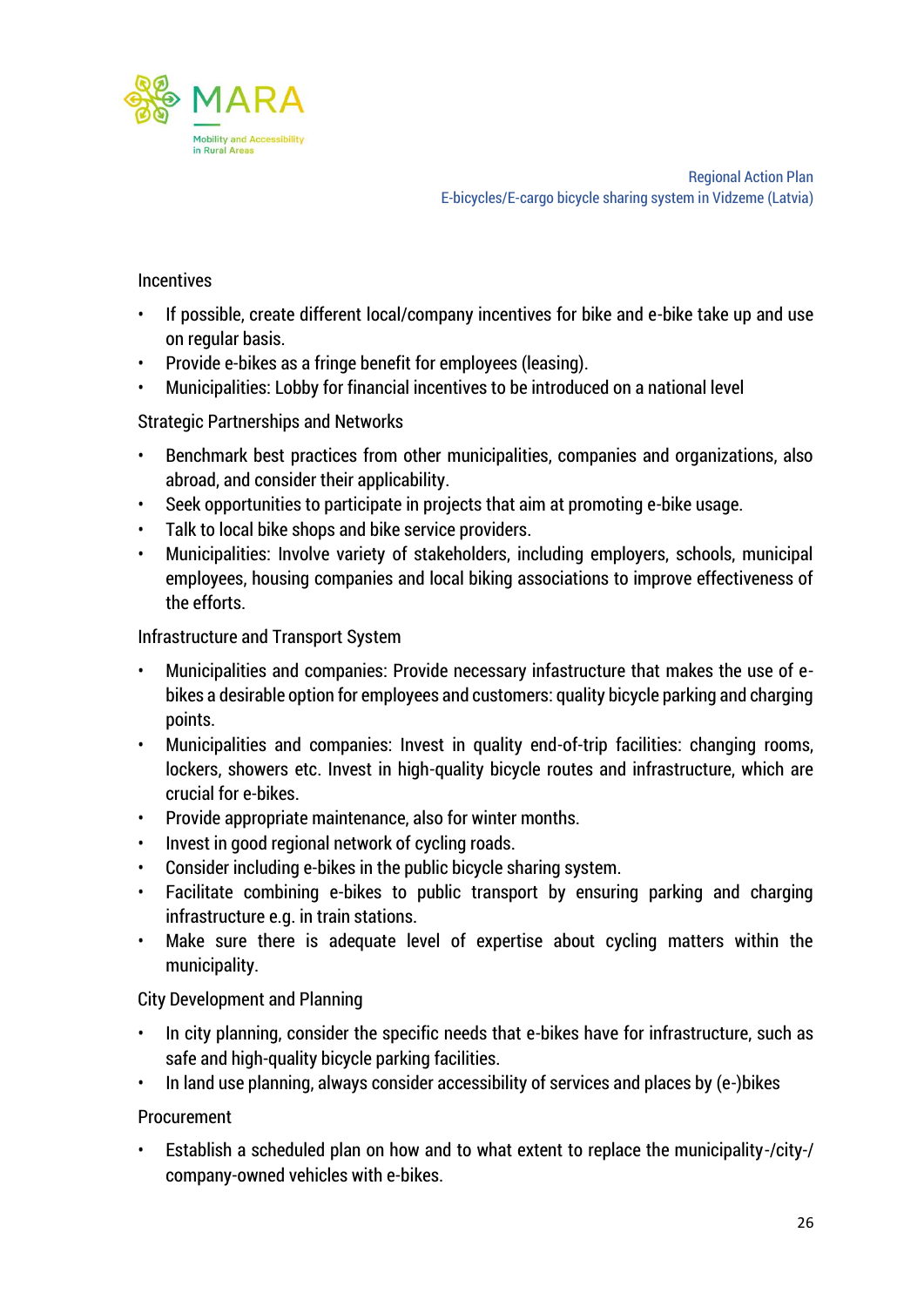

- Consider also e-cargo-bikes in order to increase the functionality of the e-bike fleet.
- Consider leasing as an alternative to buying.
- Consider introducing an electric bike-share scheme for employees in different municipality or company departments, as well as for customers.
- Encourage the use of the e-bikes, instead of cars.
- Consider using e-bikes (for example electric assisted cargo bikes) for freight logistics solutions inside the city.
- Include energy efficiency as a procurement criterion, when inviting tenders for functions and services.